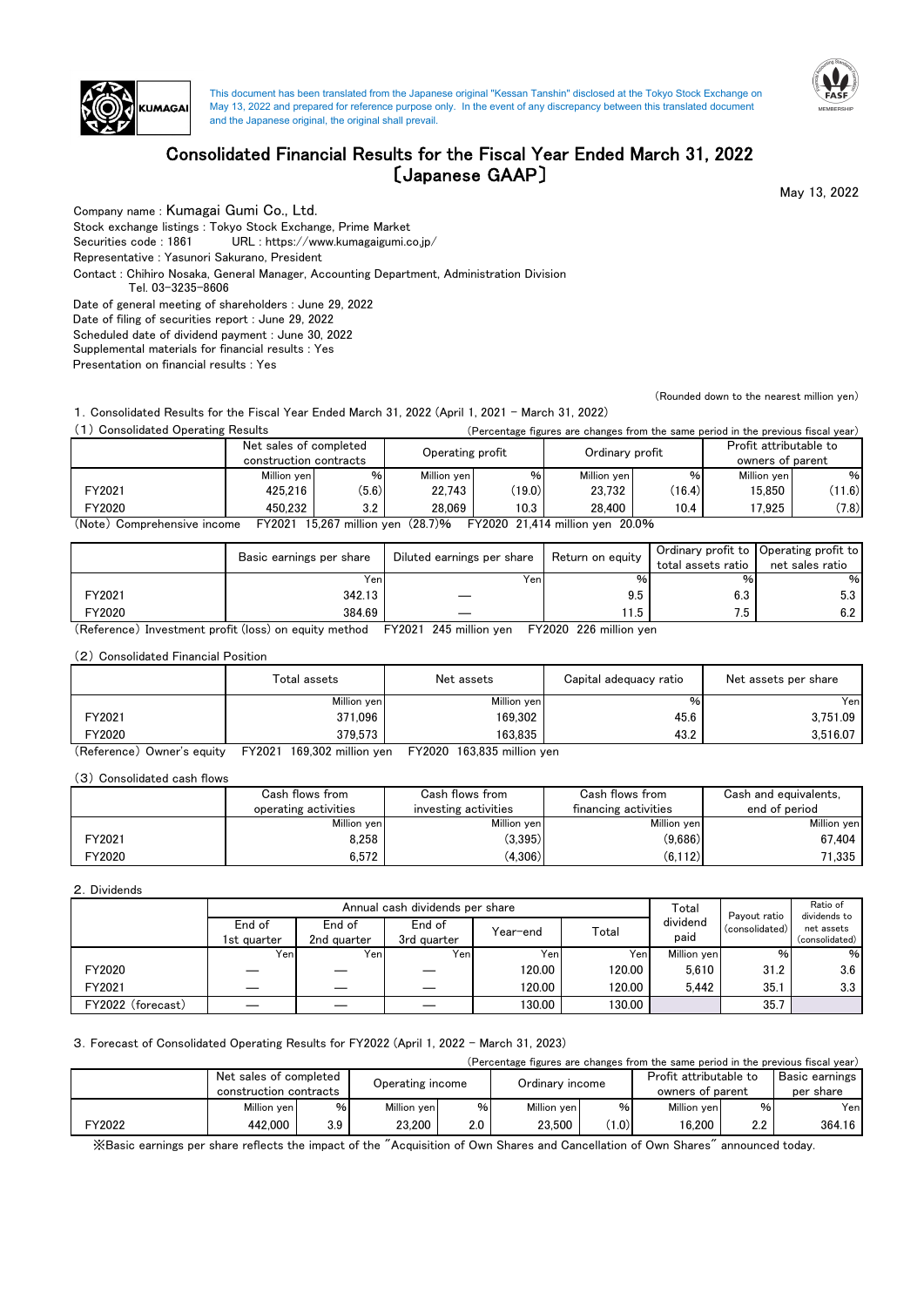※ Notes

(1) Changes in significant subsidiaries during the period

(Changes in specified subsidiaries that resulted in a change in the scope of consolidation) : None

(2) Changes in accounting policies, changes in accounting estimates, and retrospective restatements

- ① Changes in accounting policies due to the revision of the accounting standards : Yes
- ② Changes in accounting policies other than ① : None
- ③ Changes in accounting estimates : None ④ Retrospective restatements : None
	- -

|  |  |  |  |  | (3) Number of shares issued (common stock) |  |
|--|--|--|--|--|--------------------------------------------|--|
|--|--|--|--|--|--------------------------------------------|--|

- ① Number of shares issued at the end of the period (including treasury stocks)
- ② Number of treasury stocks at the end of the period
- ③ Average number of shares outstanding during the period

|        |            |        | (Shares)   |
|--------|------------|--------|------------|
| FY2021 | 45,411,660 | FY2020 | 46,805,660 |
| FY2021 | 277,460    | FY2020 | 209,338    |
| FY2021 | 46,327,955 | FY2020 | 46,597,911 |

#### (Reference) Summary of Nonconsolidated Financial Results

1.Nonconsolidated Results for the Fiscal Year Ended March 31, 2022 (April 1, 2021 - March 31, 2022)

| Nonconsolidated Operating Results |                                                  |       |                  |                   |                 |        | (Percentage figures are changes from the same period in the previous fiscal year) |       |
|-----------------------------------|--------------------------------------------------|-------|------------------|-------------------|-----------------|--------|-----------------------------------------------------------------------------------|-------|
|                                   | Net sales of completed<br>construction contracts |       | Operating profit |                   | Ordinary profit |        | Profit                                                                            |       |
|                                   | Million ven                                      | $\%$  | Million ven      | %                 | Million ven     | $\%$   | Million ven                                                                       | $\%$  |
| FY2021                            | 331.021                                          | (8.1) | 17.772           | (20.8)            | 19.960          | (15.2) | 13.730                                                                            | (8.8) |
| FY2020                            | 360.240                                          | 2.3   | 22.447           | 10.9 <sub>1</sub> | 23.543          | 13.8   | 15.047                                                                            | l.5 I |

|        | Basic earnings per share | Diluted earnings per share |
|--------|--------------------------|----------------------------|
|        | Yen                      | Yen                        |
| FY2021 | 295.72                   |                            |
| FY2020 | 322.21                   |                            |

#### (2) Nonconsolidated Financial Position

|        | Total assets | Net assets  | Capital adequacy ratio | Net assets per share |  |
|--------|--------------|-------------|------------------------|----------------------|--|
|        | Million yen  | Million yen | %                      | Yenl                 |  |
| FY2021 | 303.997      | 133.749     | 44.0                   | 2.956.56             |  |
| FY2020 | 316.659      | 131.287     | 41.5                   | 2.811.32             |  |

(Reference) Owner's equity FY2021 133,749 million yen FY2020 131,287 million yen

#### 2.Forecast of Nonconsolidated Operating Results for FY2022 (April 1, 2022 - March 31, 2023)

|                              | .Percentage | e figures are changes from the same period in the previous fiscal vear). |
|------------------------------|-------------|--------------------------------------------------------------------------|
| completed<br>Net<br>sales of |             | $\blacksquare$                                                           |

|        | <b>NEL SAIGS OF COMPRETER</b><br>construction contracts |     |             | Ordinarv income |             | Profit            | Basic earnings per share |  |
|--------|---------------------------------------------------------|-----|-------------|-----------------|-------------|-------------------|--------------------------|--|
|        | Million ven                                             | %   | Million ven | %               | Million ven | %.                | Yenl                     |  |
| FY2022 | 334.000                                                 | 0.9 | 18.700      | (6.3)           | 3.300       | (0.1)<br>. J. I J | 298.27                   |  |

※ Basic earnings per share reflects the impact of the "Acquisition of Own Shares and Cancellation of Own Shares" announced today.

※ "Kessan Tanshin" is not subject to an audit by a certified public accountant or an audit corporation.

※ Explanation regarding the appropriate use of forecasts of operating results, and other specific comments

 1. The financial forecast of operating results in this document are based on information available at present and logical assessments. Actual results may be materially different from expectations due to a variety of factors.

 2. The Company is to hold the presentation on financial results for analysts and institutional investors. The materials related to financial results which will be used on the presentation will be posted on the Company's website as soon as possible after the presentation.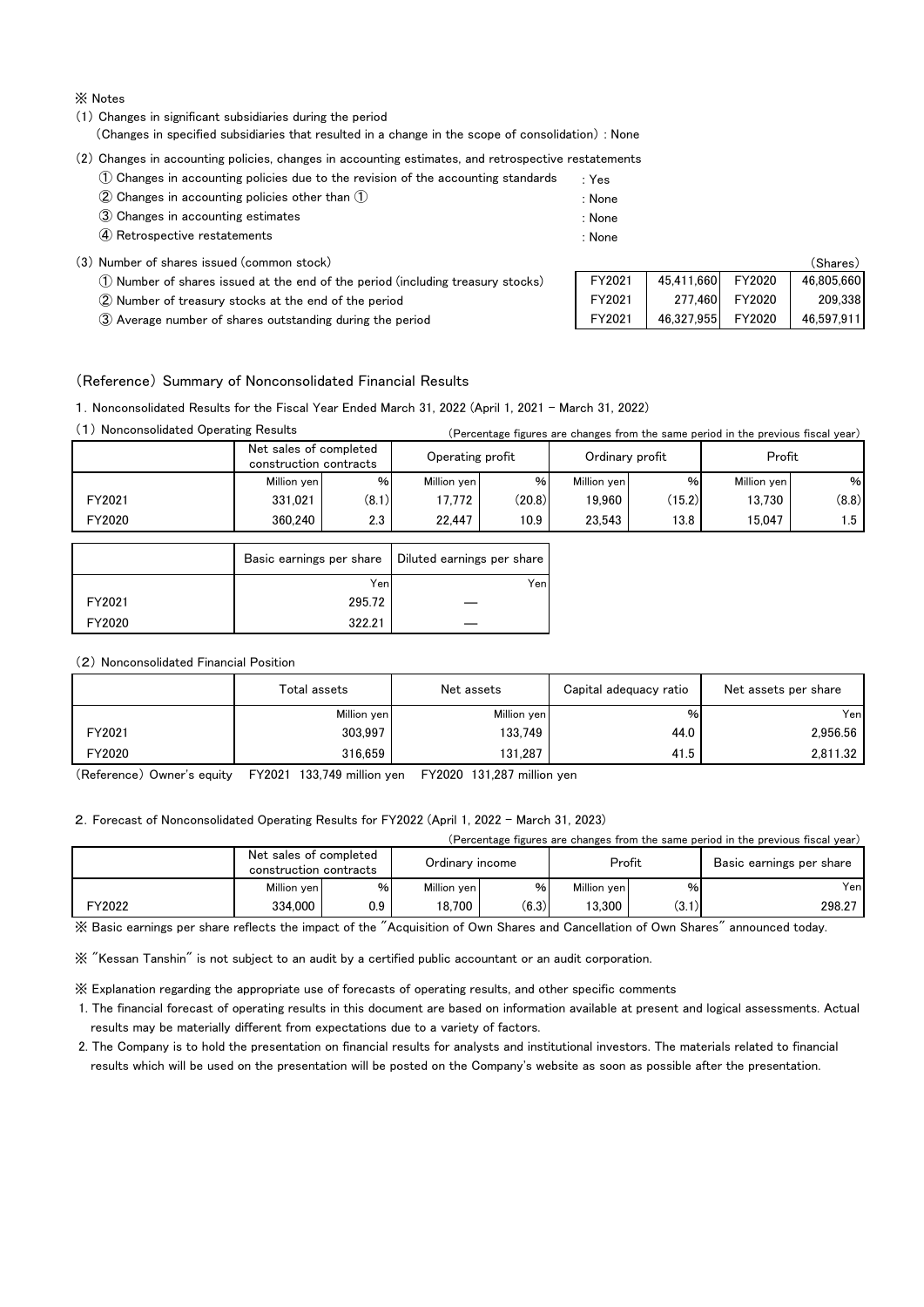## Contents

| (2) Consolidated statement of income and Consolidated statement of comprehensive income ····················· 4                                                                                                                |  |
|--------------------------------------------------------------------------------------------------------------------------------------------------------------------------------------------------------------------------------|--|
|                                                                                                                                                                                                                                |  |
|                                                                                                                                                                                                                                |  |
| $(5)$ Segment Information $\cdots$ $\cdots$ $\cdots$ $\cdots$ $\cdots$ $\cdots$ $\cdots$ $\cdots$ $\cdots$ $\cdots$ $\cdots$ $\cdots$ $\cdots$ $\cdots$ $\cdots$ $\cdots$ $\cdots$ $\cdots$                                    |  |
| 2. Nonconsolidated Financial Statements (1000) (100) (100) (100) (100) (100) (100) (100) (100) (100) (100) (10                                                                                                                 |  |
|                                                                                                                                                                                                                                |  |
|                                                                                                                                                                                                                                |  |
|                                                                                                                                                                                                                                |  |
| 3. Supplementary Information (1999) 15 and the control of the state of the state of the state of the state of the state of the state of the state of the state of the state of the state of the state of the state of the stat |  |
|                                                                                                                                                                                                                                |  |
| $(2)$ Financial Highlights $\cdots$ $\cdots$ $\cdots$ $\cdots$ $\cdots$ $\cdots$ $\cdots$ $\cdots$ $\cdots$ $\cdots$ $\cdots$ $\cdots$ $\cdots$ $\cdots$ $\cdots$ $\cdots$ $\cdots$ $\cdots$ $\cdots$ $\cdots$                 |  |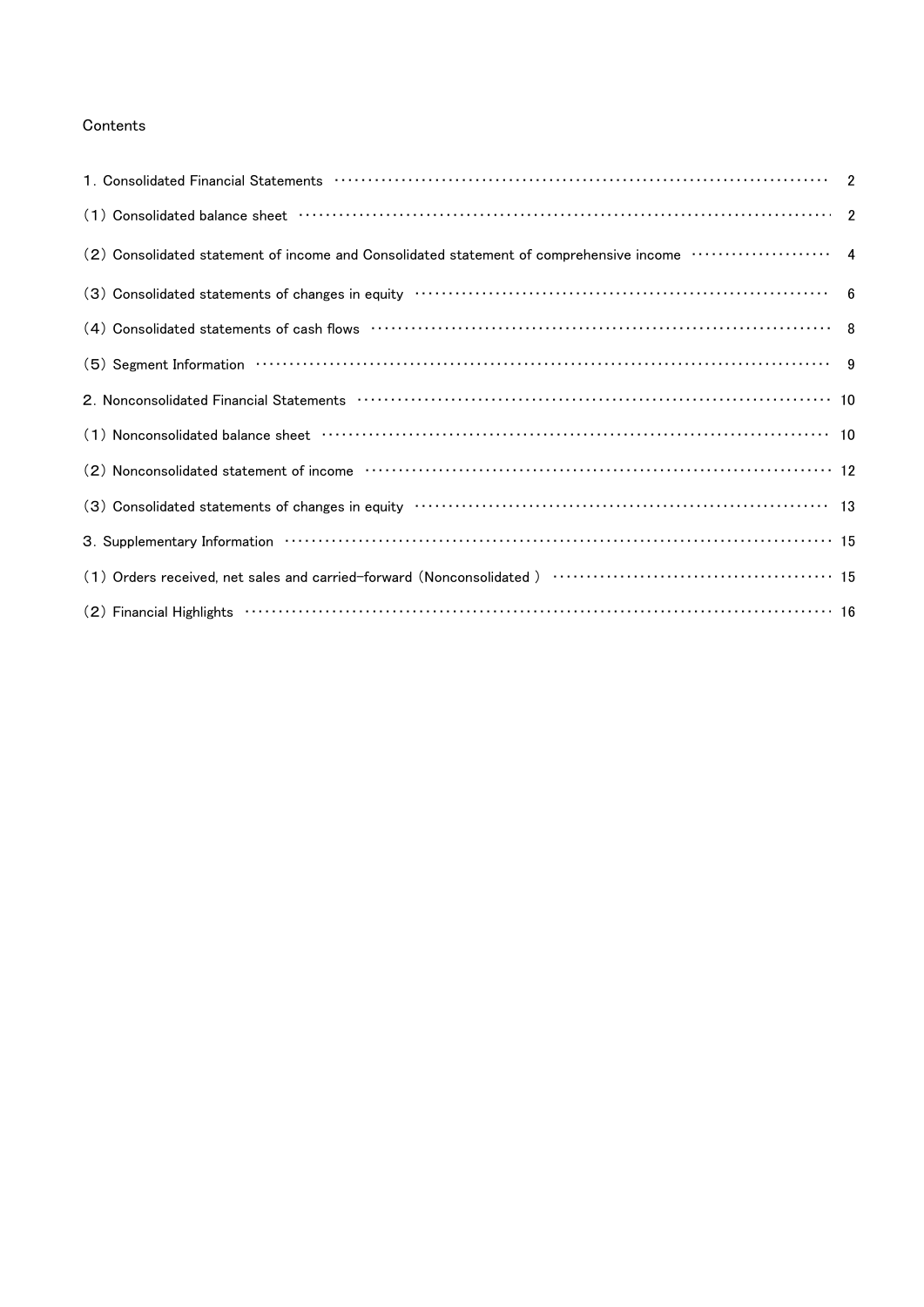## 1.Consolidated Financial Statements

(1) Consolidated balance sheet

|                                                                                          |                        | (millions of yen)      |
|------------------------------------------------------------------------------------------|------------------------|------------------------|
|                                                                                          | FY2020                 | FY2021                 |
|                                                                                          | (As of March 31, 2021) | (As of March 31, 2022) |
| Assets                                                                                   |                        |                        |
| Current assets                                                                           |                        |                        |
| Cash and deposits                                                                        | 71,335                 | 67,404                 |
| Notes receivable, accounts receivable from completed<br>construction contracts and other | 197,175                | 204,809                |
| Costs on construction contracts in progress                                              | 6,454                  | 10,205                 |
| Accounts receivable $-$ other                                                            | 29,477                 | 16,989                 |
| Other                                                                                    | 7,554                  | 2,514                  |
| Allowance for doubtful accounts                                                          | (226)                  | (48)                   |
| Total current assets                                                                     | 311,770                | 301,874                |
| Non-current assets                                                                       |                        |                        |
| Property, plant and equipment                                                            |                        |                        |
| Buildings and structures                                                                 | 20,216                 | 22,317                 |
| Machinery, vehicles, tools, furniture and fixtures                                       | 18,189                 | 18,968                 |
| Land                                                                                     | 15,105                 | 15,399                 |
| Leased assets                                                                            | 900                    | 934                    |
| Construction in progress                                                                 | 375                    | 182                    |
| Accumulated depreciation                                                                 | (29, 128)              | (30, 352)              |
| Total property, plant and equipment                                                      | 25,658                 | 27,451                 |
| Intangible assets                                                                        | 558                    | 876                    |
| Investments and other assets                                                             |                        |                        |
| Investment securities                                                                    | 29,711                 | 27,927                 |
| Long-term loans receivable                                                               | 641                    | 272                    |
| Long-term non-operating accounts receivable                                              | 116                    | 94                     |
| Distressed receivables                                                                   | 26                     | 34                     |
| Deferred tax assets                                                                      | 7,245                  | 8,021                  |
| Other                                                                                    | 4,022                  | 4,705                  |
| Allowance for doubtful accounts                                                          | (177)                  | (162)                  |
| Total investments and other assets                                                       | 41,587                 | 40,893                 |
| Total non-current assets                                                                 | 67,803                 | 69,221                 |
| Total assets                                                                             | 379,573                | 371,096                |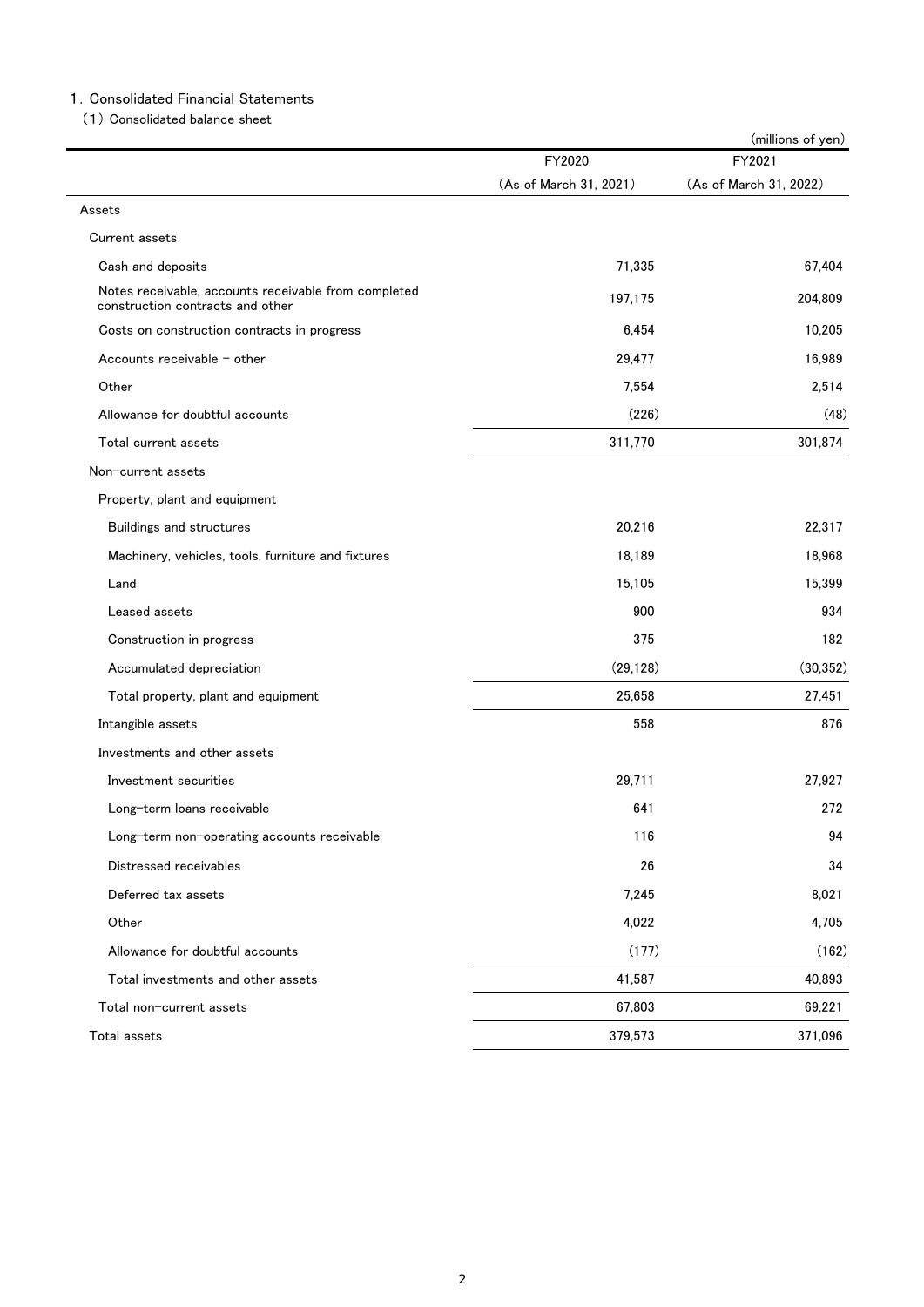|                                                                                          |                        | (millions of yen)      |
|------------------------------------------------------------------------------------------|------------------------|------------------------|
|                                                                                          | FY2020                 | FY2021                 |
|                                                                                          | (As of March 31, 2021) | (As of March 31, 2022) |
| Liabilities                                                                              |                        |                        |
| <b>Current liabilities</b><br>Notes payable, accounts payable for construction contracts |                        |                        |
| and other                                                                                | 84,610                 | 82,014                 |
| Electronically recorded obligations - operating                                          | 37.435                 | 29,032                 |
| Short-term borrowings                                                                    | 4,161                  | 3,145                  |
| Income taxes payable                                                                     | 3,841                  | 4,330                  |
| Advances received on construction contracts in progress                                  | 11,929                 | 12,920                 |
| Deposits received                                                                        | 34,622                 | 26,402                 |
| Provision for warranties for completed construction                                      | 473                    | 610                    |
| Provision for loss on construction contracts                                             | 156                    | 849                    |
| Provision for contingent loss                                                            | 1,482                  | 41                     |
| Provision for bonuses                                                                    | 4,256                  | 4,588                  |
| Other                                                                                    | 7,633                  | 11,464                 |
| Total current liabilities                                                                | 190,604                | 175,399                |
| Non-current liabilities                                                                  |                        |                        |
| Long-term borrowings                                                                     | 7,728                  | 9,007                  |
| Provision for share awards                                                               | 140                    | 183                    |
| Retirement benefit liability                                                             | 16,644                 | 16,615                 |
| Other                                                                                    | 620                    | 587                    |
| Total non-current liabilities                                                            | 25,133                 | 26,394                 |
| <b>Total liabilities</b>                                                                 | 215,737                | 201,794                |
| Net assets                                                                               |                        |                        |
| Shareholders' equity                                                                     |                        |                        |
| Share capital                                                                            | 30,108                 | 30,108                 |
| Capital surplus                                                                          | 25,156                 | 21,145                 |
| Retained earnings                                                                        | 104,727                | 114,967                |
| Treasury shares                                                                          | (451)                  | (631)                  |
| Total shareholders' equity                                                               | 159,540                | 165,589                |
| Accumulated other comprehensive income                                                   |                        |                        |
| Valuation difference on available-for-sale securities                                    | 4,241                  | 2,758                  |
| Foreign currency translation adjustment                                                  | 384                    | 1,081                  |
| Remeasurements of defined benefit plans                                                  | (330)                  | (127)                  |
| Total accumulated other comprehensive income                                             | 4,294                  | 3,712                  |
| Total net assets                                                                         | 163,835                | 169,302                |
| Total liabilities and net assets                                                         | 379,573                | 371,096                |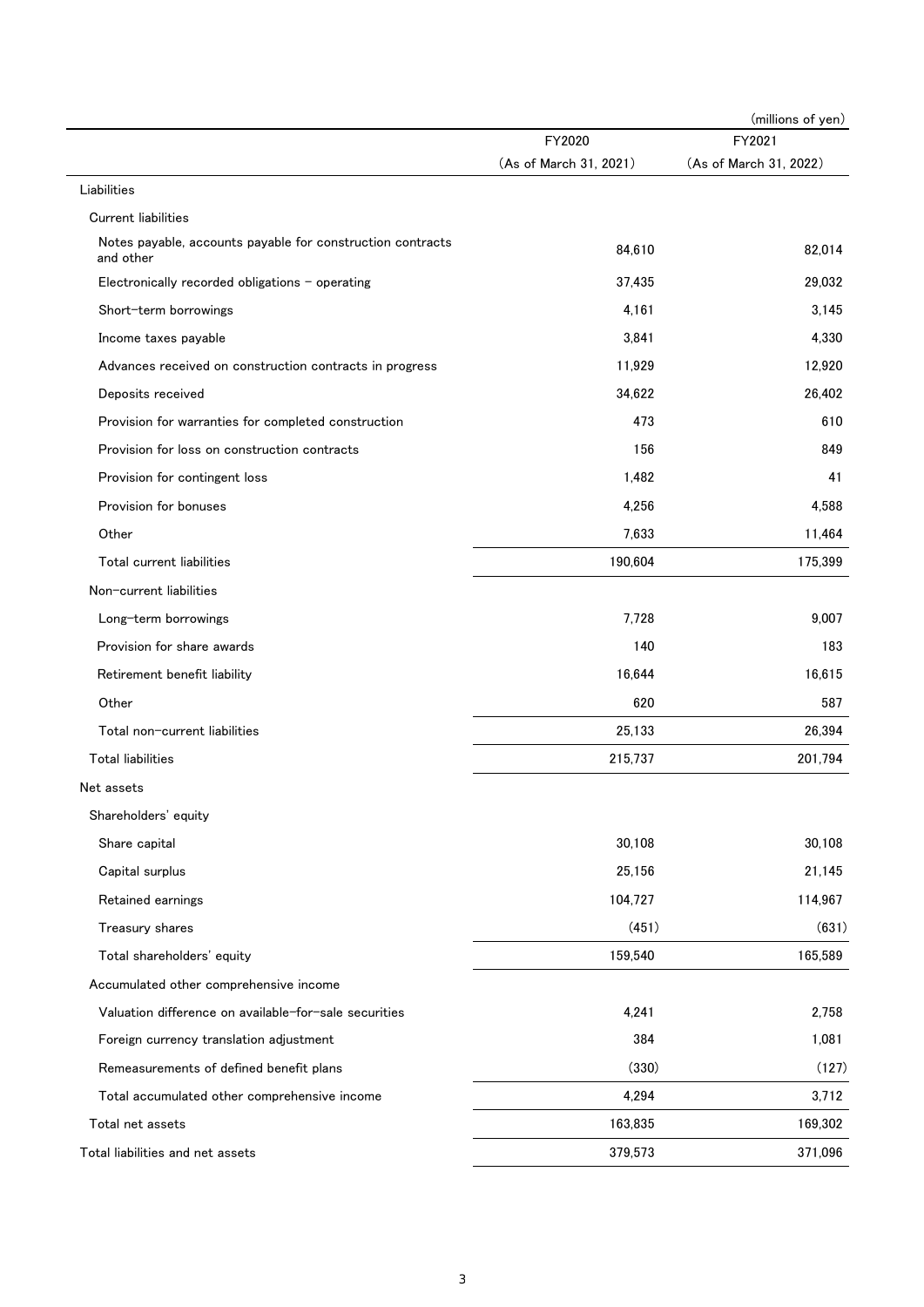### (2) Consolidated statement of income and Consolidated statement of comprehensive income

Consolidated statement of income

|                                                                  |                              | (millions of yen)              |
|------------------------------------------------------------------|------------------------------|--------------------------------|
|                                                                  | FY2020                       | FY2021                         |
|                                                                  | (Apr 1, 2020 – Mar 31, 2021) | $(Apr 1, 2021 - Mar 31, 2022)$ |
| Net sales of completed construction contracts                    | 450,232                      | 425,216                        |
| Cost of sales of completed construction contracts                | 402,147                      | 381,750                        |
| Gross profit on completed construction contracts                 | 48,084                       | 43.466                         |
| Selling, general and administrative expenses                     | 20,015                       | 20,723                         |
| Operating profit                                                 | 28.069                       | 22,743                         |
| Non-operating income                                             |                              |                                |
| Interest income                                                  | 40                           | 26                             |
| Dividend income                                                  | 370                          | 572                            |
| Share of profit of entities accounted for using<br>equity method | 226                          | 245                            |
| Foreign exchange gains                                           | 24                           | 168                            |
| Reversal of provision for contingent loss                        |                              | 119                            |
| Other                                                            | 243                          | 166                            |
| Total non-operating income                                       | 906                          | 1,298                          |
| Non-operating expenses                                           |                              |                                |
| Interest expenses                                                | 190                          | 174                            |
| Loss on sale of receivables                                      | 45                           |                                |
| Commission for syndicated loans                                  | 210                          | 66                             |
| Amortization of share issuance costs                             | 33                           |                                |
| Other                                                            | 95                           | 68                             |
| Total non-operating expenses                                     | 574                          | 309                            |
| Ordinary profit                                                  | 28,400                       | 23,732                         |
| Extraordinary income                                             |                              |                                |
| Gain on sales of non-current assets                              | 10                           | 59                             |
| Gain on sales of investment securities                           | 14                           |                                |
|                                                                  | 2                            | 9                              |
| Gain on sales of memberships                                     |                              |                                |
| Subsidy income                                                   |                              | 67                             |
| Compensation for expropriation                                   | 14                           |                                |
| Settlement received                                              | 100                          |                                |
| Other                                                            |                              | 1                              |
| Total extraordinary income                                       | 142                          | 137                            |
| Extraordinary losses                                             |                              |                                |
| Loss on sale of non-current assets                               | 12                           | 0                              |
| Impairment loss                                                  | 1                            | 18                             |
| Loss on retirement of non-current assets                         | 58                           | 69                             |
| Loss on tax purpose reduction entry of non-current assets        |                              | 67                             |
| Compensation for damage                                          | 240                          | 393                            |
| Loss on litigation                                               |                              | 89                             |
| Infectious disease related costs                                 | 269                          | 245                            |
| Provision for contingent loss                                    | 1,281                        |                                |
| Loss on transfer of receivables                                  | 458                          |                                |
| Loss on change in equity                                         | 44                           |                                |
| Other                                                            | 83                           | 65                             |
| Total extraordinary losses                                       | 2,449                        | 950                            |
| Profit before income taxes                                       | 26,093                       | 22,919                         |
| Income taxes $-$ current                                         | 6,629                        | 7,278                          |
| Income taxes $-$ deferred                                        | 1,538                        | (209)                          |
| Total income taxes                                               | 8,168                        | 7,069                          |
| Profit                                                           | 17,925                       | 15,850                         |
| Profit attributable to owners of parent                          | 17,925                       | 15,850                         |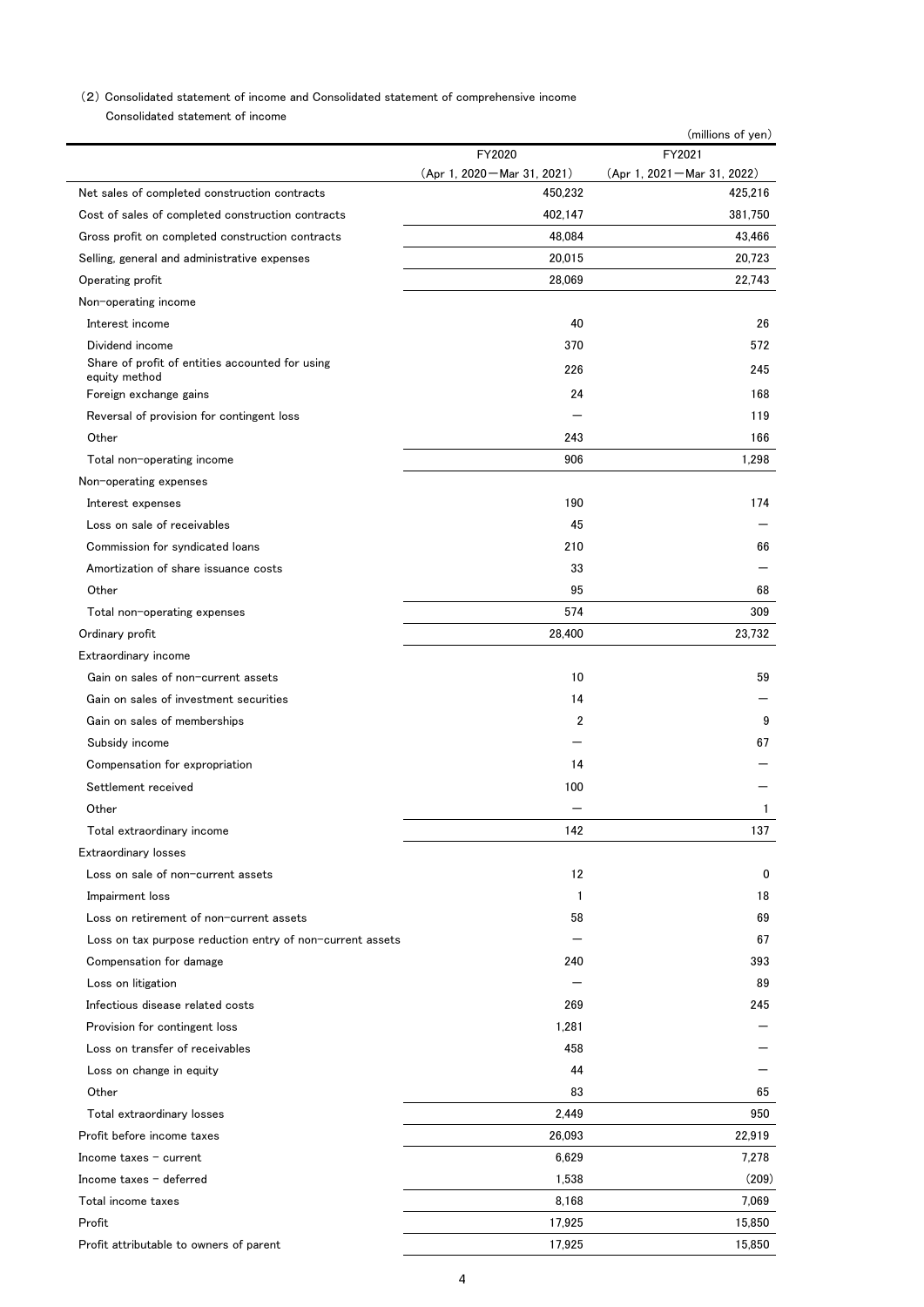## Consolidated statement of comprehensive income

|                                                                                      |                                | (millions of yen)              |
|--------------------------------------------------------------------------------------|--------------------------------|--------------------------------|
|                                                                                      | FY2020                         | FY2021                         |
|                                                                                      | $(Apr 1, 2020 - Mar 31, 2021)$ | $(Apr 1, 2021 - Mar 31, 2022)$ |
| Profit                                                                               | 17,925                         | 15,850                         |
| Other comprehensive income                                                           |                                |                                |
| Valuation difference on available-for-sale securities                                | 3,429                          | (1, 478)                       |
| Foreign currency translation adjustment                                              | (6)                            | 697                            |
| Remeasurements of defined benefit plans, net of tax                                  | 70                             | 203                            |
| Share of other comprehensive income of entities<br>accounted for using equity method | (4)                            | (4)                            |
| Total other comprehensive income                                                     | 3.488                          | (582)                          |
| Comprehensive income                                                                 | 21,414                         | 15,267                         |
| Comprehensive income attributable to                                                 |                                |                                |
| Comprehensive income attributable to owners of parent                                | 21,414                         | 15,267                         |
| Comprehensive income attributable to non-controlling<br>interests                    |                                |                                |

 $\bar{\beta}$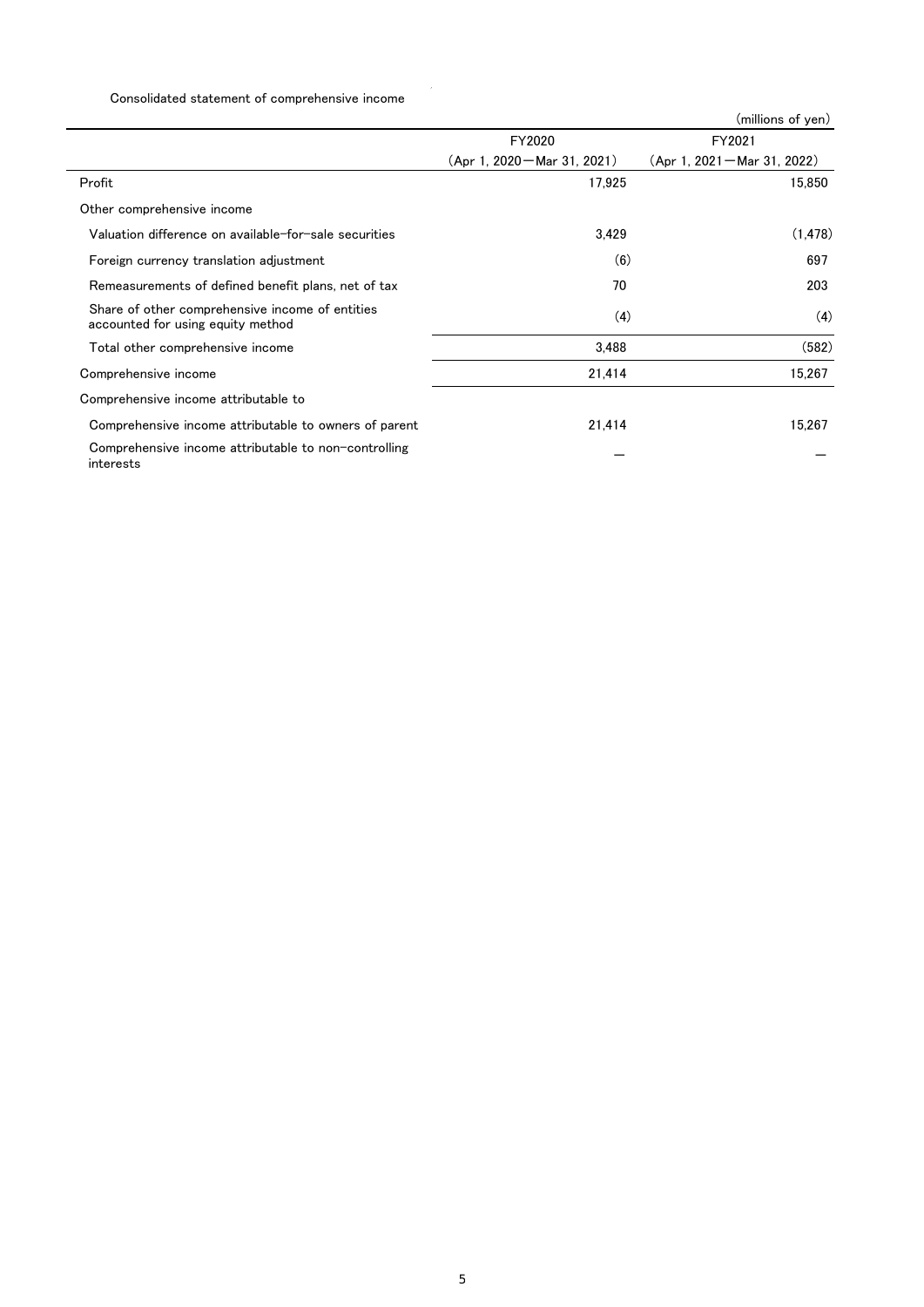#### FY2020 (Apr 1, 2020-Mar 31, 2021) (3) Consolidated statements of changes in equity

(millions of yen) Share capital | Capital surplus | Retained earnings | Treasury shares Total shareholders' equity Balance at beginning of current الماء المسابق المستشرف المسابق المستشرف المستشرف المستشرف المستشرف المستشرف المستشرف المستشرف المستشرف المستشر<br>Deriod in the set of the set of the set of the set of the set of the set of the set of the set of the set of t Changes during period Dividends of surplus (5,611) (5,611) Profit attributable to owners of parent the distributable to owners and the control of the control of the control of parent the control of parent the control of parent of the control of parent of the control of parent of the control of parent of the co Purchase of treasury shares (21) (21) Disposal of treasury shares (a) 19 19 19 19 19 19 19 19 19 19 Net changes of items other than shareholders' equity Total changes of items during period - (0) 12,314 (1) 12,312 Balance at end of current period | 30,108 | 25,156 | 104,727 | (451) 159,540 Shareholders' equity

|                                                         | Accumulated other comprehensive income                          |                                               |                                               |                                                       |                     |
|---------------------------------------------------------|-----------------------------------------------------------------|-----------------------------------------------|-----------------------------------------------|-------------------------------------------------------|---------------------|
|                                                         | Valuation<br>difference on<br>available-for-<br>sale securities | Foreign currency<br>translation<br>adjustment | Remeasurements<br>of defined<br>benefit plans | Total<br>accumulated other<br>comprehensive<br>income | Total<br>net assets |
| Balance at beginning of current<br>period               | 816                                                             | 391                                           | (401)                                         | 806                                                   | 148,034             |
| Changes during period                                   |                                                                 |                                               |                                               |                                                       |                     |
| Dividends of surplus                                    |                                                                 |                                               |                                               |                                                       | (5,611)             |
| Profit attributable to owners<br>of parent              |                                                                 |                                               |                                               |                                                       | 17,925              |
| Purchase of treasury shares                             |                                                                 |                                               |                                               |                                                       | (21)                |
| Disposal of treasury shares                             |                                                                 |                                               |                                               |                                                       | 19                  |
| Net changes of items other<br>than shareholders' equity | 3,425                                                           | (6)                                           | 70                                            | 3,488                                                 | 3,488               |
| Total changes of items during<br>period                 | 3,425                                                           | (6)                                           | 70                                            | 3,488                                                 | 15,800              |
| Balance at end of current period                        | 4,241                                                           | 384                                           | (330)                                         | 4,294                                                 | 163,835             |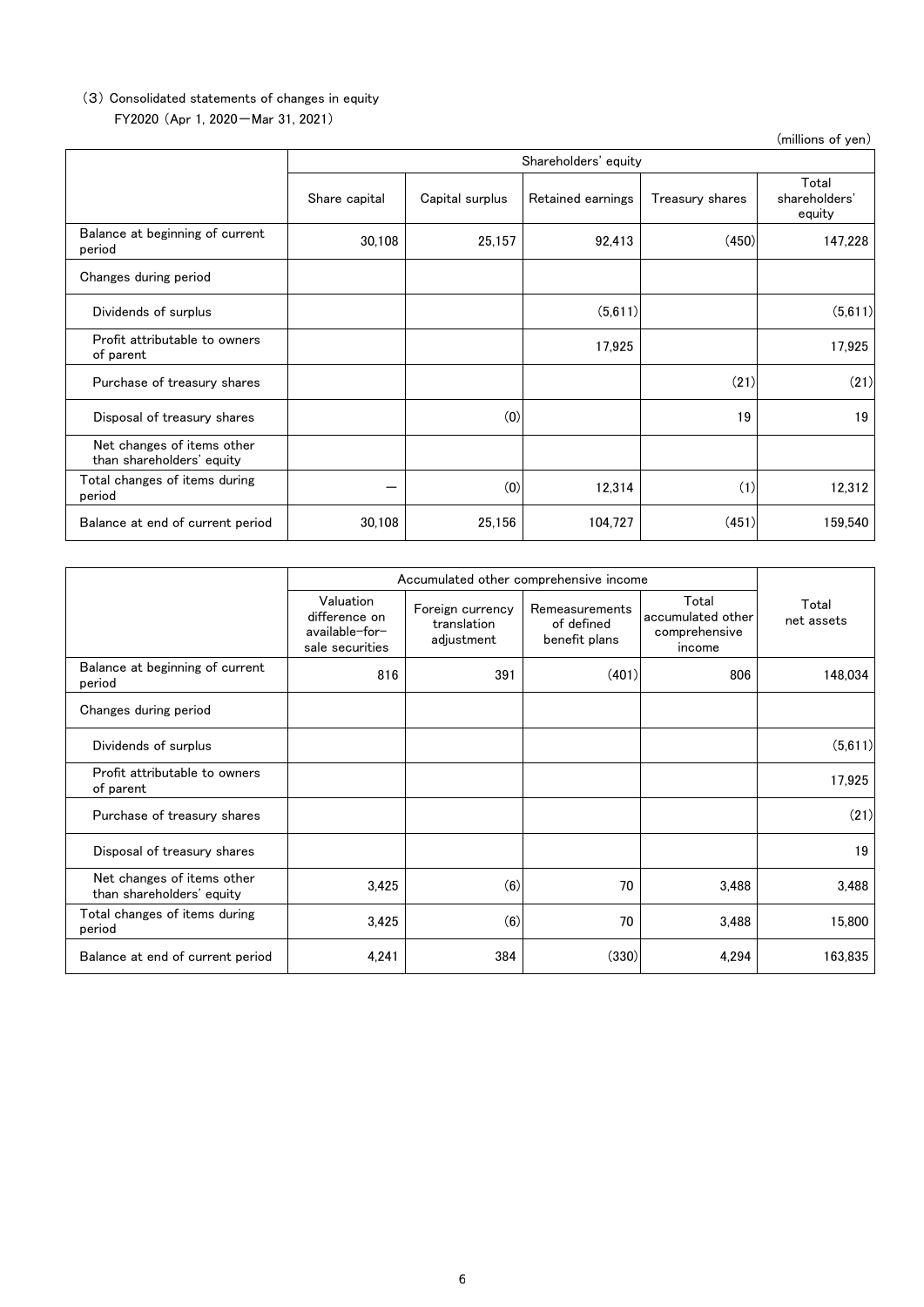FY2021 (Apr 1, 2021-Mar 31, 2022)

(millions of yen)

|                                                         |               | Shareholders' equity |                   |                 |                                  |  |  |  |
|---------------------------------------------------------|---------------|----------------------|-------------------|-----------------|----------------------------------|--|--|--|
|                                                         | Share capital | Capital surplus      | Retained earnings | Treasury shares | Total<br>shareholders'<br>equity |  |  |  |
| Balance at beginning of current<br>period               | 30,108        | 25,156               | 104,727           | (451)           | 159,540                          |  |  |  |
| Changes during period                                   |               |                      |                   |                 |                                  |  |  |  |
| Dividends of surplus                                    |               |                      | (5,610)           |                 | (5,610)                          |  |  |  |
| Profit attributable to owners<br>of parent              |               |                      | 15,850            |                 | 15,850                           |  |  |  |
| Purchase of treasury shares                             |               |                      |                   | (4,214)         | (4,214)                          |  |  |  |
| Disposal of treasury shares                             |               | (0)                  |                   | 23              | 23                               |  |  |  |
| Cancellation of treasury shares                         |               | (4,010)              |                   | 4,010           |                                  |  |  |  |
| Net changes of items other<br>than shareholders' equity |               |                      |                   |                 |                                  |  |  |  |
| Total changes of items during<br>period                 |               | (4,010)              | 10,239            | (180)           | 6,048                            |  |  |  |
| Balance at end of current period                        | 30,108        | 21,145               | 114,967           | (631)           | 165,589                          |  |  |  |

|                                                         |                                                                 | Accumulated other comprehensive income        |                                               |                                                       |                     |
|---------------------------------------------------------|-----------------------------------------------------------------|-----------------------------------------------|-----------------------------------------------|-------------------------------------------------------|---------------------|
|                                                         | Valuation<br>difference on<br>available-for-<br>sale securities | Foreign currency<br>translation<br>adjustment | Remeasurements<br>of defined<br>benefit plans | Total<br>accumulated other<br>comprehensive<br>income | Total<br>net assets |
| Balance at beginning of current<br>period               | 4,241                                                           | 384                                           | (330)                                         | 4,294                                                 | 163,835             |
| Changes during period                                   |                                                                 |                                               |                                               |                                                       |                     |
| Dividends of surplus                                    |                                                                 |                                               |                                               |                                                       | (5,610)             |
| Profit attributable to owners<br>of parent              |                                                                 |                                               |                                               |                                                       | 15,850              |
| Purchase of treasury shares                             |                                                                 |                                               |                                               |                                                       | (4,214)             |
| Disposal of treasury shares                             |                                                                 |                                               |                                               |                                                       | 23                  |
| Cancellation of treasury shares                         |                                                                 |                                               |                                               |                                                       |                     |
| Net changes of items other<br>than shareholders' equity | (1, 482)                                                        | 697                                           | 203                                           | (582)                                                 | (582)               |
| Total changes of items during<br>period                 | (1, 482)                                                        | 697                                           | 203                                           | (582)                                                 | 5,466               |
| Balance at end of current period                        | 2,758                                                           | 1,081                                         | (127)                                         | 3,712                                                 | 169,302             |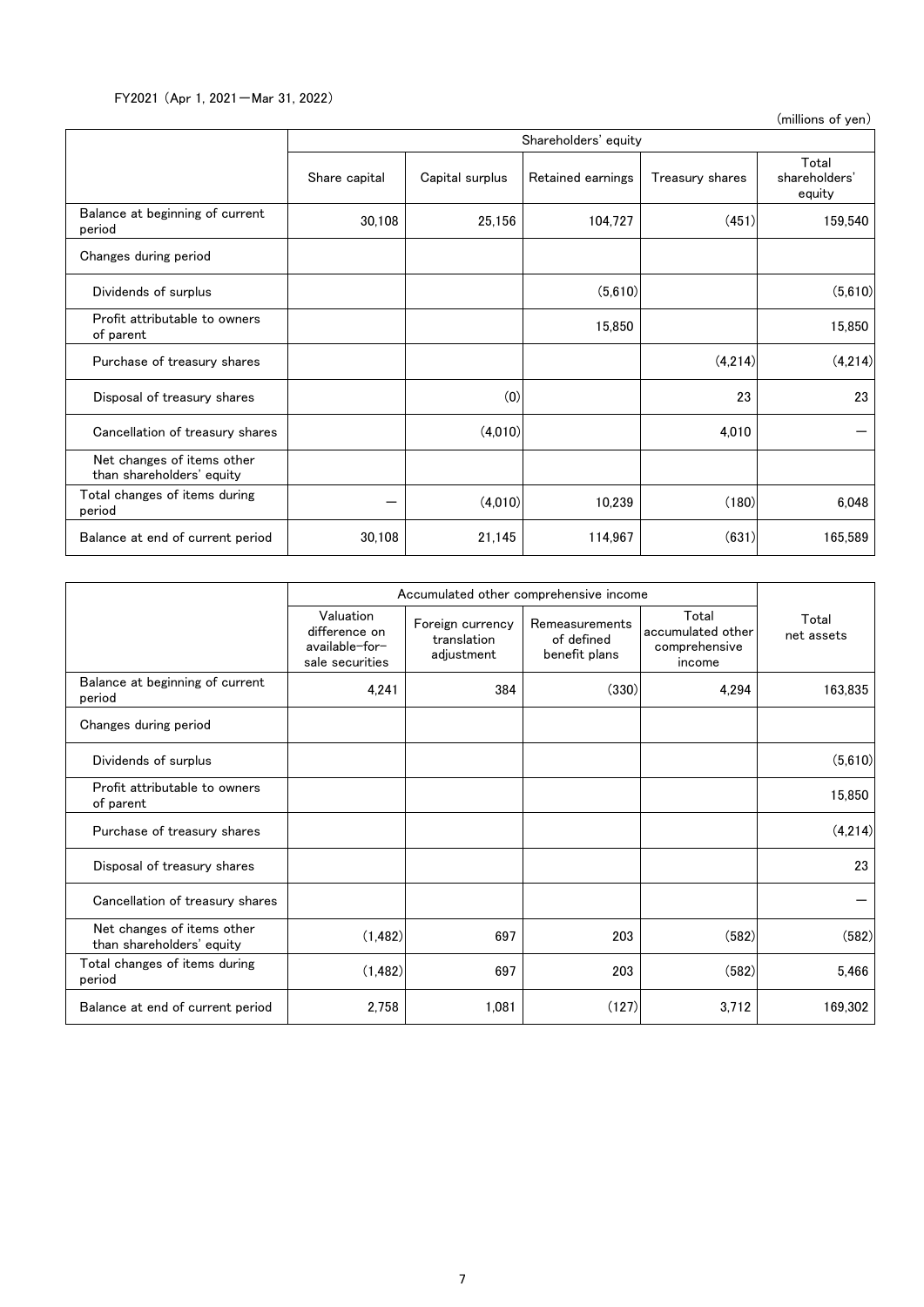#### (4) Consolidated statements of cash flows

|                                                                                   |                                                           | (millions of yen) |
|-----------------------------------------------------------------------------------|-----------------------------------------------------------|-------------------|
|                                                                                   | FY2020                                                    | FY2021            |
| Cash flows from operating activities                                              | (Apr 1, 2020 – Mar 31, 2021) (Apr 1, 2021 – Mar 31, 2022) |                   |
| Profit before income taxes                                                        | 26,093                                                    | 22,919            |
| Depreciation                                                                      | 2,029                                                     | 2,028             |
| Impairment losses                                                                 | 1                                                         | 18                |
| Amortization of share issuance costs                                              | 33                                                        |                   |
| Increase (decrease) in allowance for doubtful accounts                            | (19)                                                      | (203)             |
| Increase (decrease) in provision for contingent loss                              | (6, 131)                                                  | (1.440)           |
| Increase (decrease) in retirement benefit liability                               | 324                                                       | 263               |
| Interest and dividend income                                                      | (411)                                                     | (599)             |
| Interest expenses                                                                 | 190                                                       | 174               |
| Foreign exchange losses (gains)                                                   | (36)                                                      | (131)             |
| Share of loss (profit) of entities accounted for<br>using equity method           | (226)                                                     | (245)             |
| Loss (gain) on sale of investment securities                                      | (14)                                                      |                   |
| Loss (gain) on sale of non-current assets                                         | 1                                                         | (59)              |
| Loss on retirement of non-current assets                                          | 58                                                        | 69                |
| Decrease (increase) in trade receivables                                          | (6, 535)                                                  | (7.305)           |
| Decrease (increase) in costs on construction contracts in progress                | 1,410                                                     | (3,714)           |
| Increase (decrease) in trade payables                                             | (3.607)                                                   | (12, 263)         |
| Increase (decrease) in advances received on construction<br>contracts in progress | (8,004)                                                   | 868               |
| Decrease (increase) in accounts receivable $-$ other                              | 350                                                       | 12.496            |
| Increase (decrease) in deposits received                                          | 5,133                                                     | (8,220)           |
| Decrease (increase) in other assets and other                                     | (137)                                                     | 5,165             |
| Other, net                                                                        | 1,704                                                     | 4,821             |
| Subtotal                                                                          | 12,207                                                    | 14,641            |
| Interest and dividends received                                                   | 410                                                       | 634               |
| Interest paid                                                                     | (190)                                                     | (179)             |
| Income taxes paid                                                                 | (5,855)                                                   | (6,838)           |
| Net cash provided by (used in) operating activities                               | 6,572                                                     | 8,258             |
| Cash flows from investing activities                                              |                                                           |                   |
| Purchase of property, plant and equipment                                         | (2.094)                                                   | (3.158)           |
| Proceeds from sale of property, plant and equipment                               | 102                                                       | 56                |
| Purchase of investment securities                                                 | (21)                                                      | (20)              |
| Proceeds from sale of investment securities                                       | 30                                                        | -1                |
| Purchase of shares of subsidiaries and associates                                 | (1,723)                                                   | (123)             |
| Loan advances                                                                     | (517)                                                     | (47)              |
| Proceeds from collection of loans receivable                                      | 214                                                       | 428               |
| Other, net                                                                        | (297)                                                     | (531)             |
| Net cash provided by (used in) investing activities                               | (4,306)                                                   | (3,395)           |
| Cash flows from financing activities                                              |                                                           |                   |
| Net increase (decrease) in short-term borrowings                                  | 1,000                                                     | (275)             |
| Proceeds from long-term borrowings                                                | 690                                                       | 1,685             |
| Repayments of long-term borrowings                                                | (2,059)                                                   | (1, 146)          |
| Purchase of treasury shares                                                       | (19)                                                      | (4,212)           |
| Proceeds from disposal of treasury shares                                         | 5                                                         | 7                 |
| Dividends paid                                                                    | (5, 595)                                                  | (5,598)           |
| Other, net                                                                        | (134)                                                     | (146)             |
| Net cash provided by (used in) financing activities                               | (6, 112)                                                  | (9,686)           |
| Effect of exchange rate change on cash and cash equivalents                       | 27                                                        | 891               |
| Net increase (decrease) in cash and cash equivalents                              | (3,819)                                                   | (3,931)           |
| Cash and cash equivalents at beginning of period                                  | 75,155                                                    | 71,335            |
| Cash and cash equivalents at end of period                                        | 71,335                                                    | 67,404            |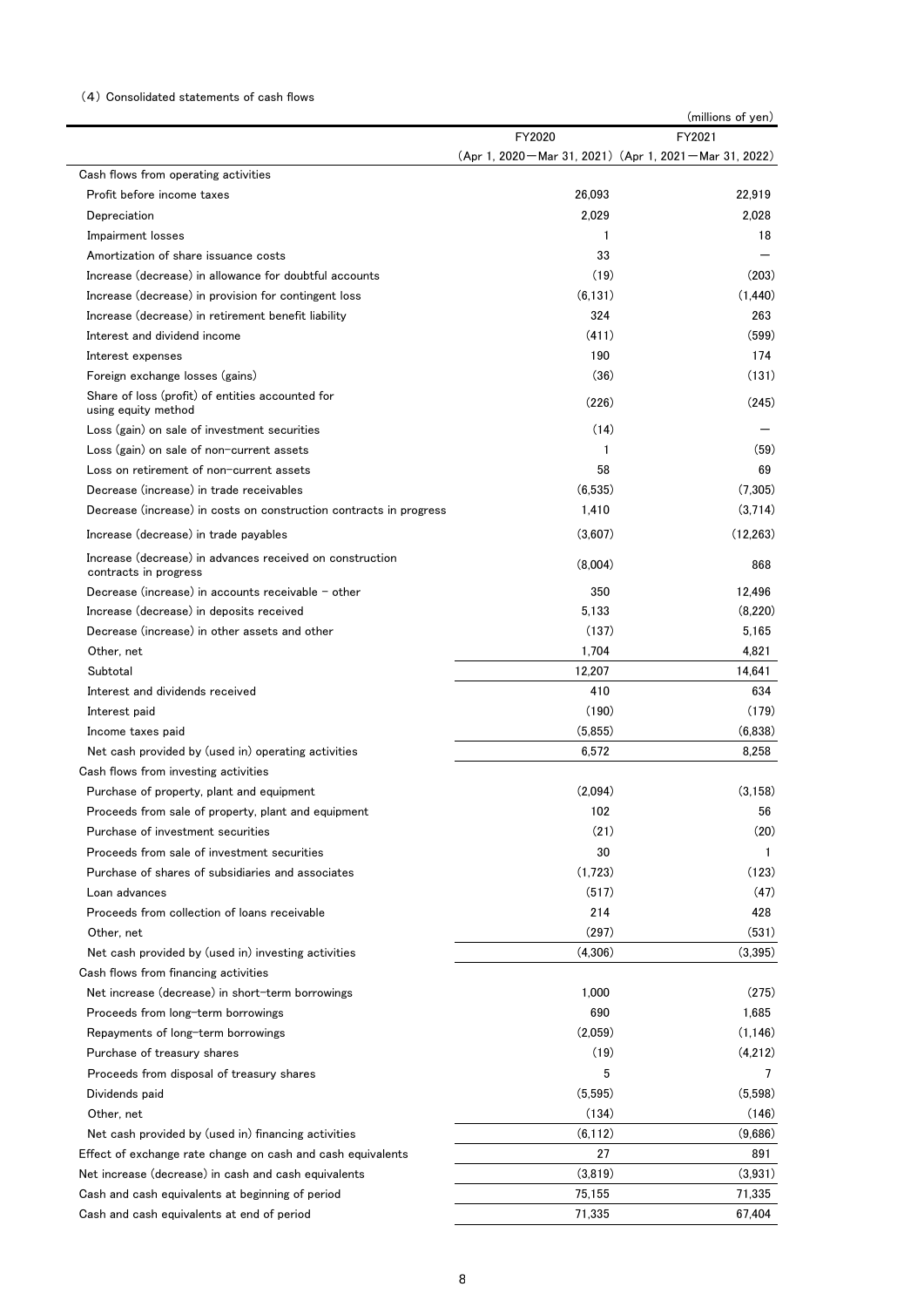### (5)Segment Information

## FY2020 (Apr 1, 2020-Mar 31, 2021)

| Information on Net Sales and Profit of Each Reportable Segment |                      |                                 |              |            |                                  |                                                   |  |
|----------------------------------------------------------------|----------------------|---------------------------------|--------------|------------|----------------------------------|---------------------------------------------------|--|
|                                                                |                      | Reportable segments             |              | Amounts on |                                  |                                                   |  |
|                                                                | Civil<br>engineering | <b>Building</b><br>construction | Subsidiaries | Total      | Ajustments<br>(Note1)<br>(Note2) | Consolidated<br>statement of<br>income<br>(Note3) |  |
| <b>Net Sales</b>                                               |                      |                                 |              |            |                                  |                                                   |  |
| Sales to customers                                             | 121.446              | 238.794                         | 89.991       | 450.232    |                                  | 450.232                                           |  |
| Intersegment sales and transfers                               |                      | 0                               | 15.770       | 15.770     | (15.770)                         |                                                   |  |
| Total                                                          | 121.446              | 238.794                         | 105.762      | 466.003    | (15.770)                         | 450.232                                           |  |
| Segment income                                                 | 7.723                | 14.723                          | 5.566        | 28.013     | 55                               | 28.069                                            |  |
| Others                                                         |                      |                                 |              |            |                                  |                                                   |  |
| Depreciation                                                   | 277                  | 535                             | 1.182        | 1.995      | (4)                              | 1.990                                             |  |

(Note1) The adjustments on segment income are eliminations of intersegment transactions.

(Note2) The adjustments on depreciation are eliminations of unrealized income.

(Note3) The segment income is reconciled with operating income in the consolidated statement of income.

#### FY2021 (Apr 1, 2021-Mar 31, 2022)

Information on Net Sales and Profit of Each Reportable Segment and Disaggregation of Revenue (millions of yen)

|                                       |                      | Reportable segments             |              |         | Amounts on                       |                                                   |
|---------------------------------------|----------------------|---------------------------------|--------------|---------|----------------------------------|---------------------------------------------------|
|                                       | Civil<br>engineering | <b>Building</b><br>construction | Subsidiaries | Total   | Aiustments<br>(Note1)<br>(Note2) | Consolidated<br>statement of<br>income<br>(Note3) |
| <b>Net Sales</b>                      |                      |                                 |              |         |                                  |                                                   |
| Revenue from contracts with customers | 94.077               | 236.943                         | 102.303      | 433.324 | (8.107)                          | 425.216                                           |
| Sales to customers                    | 94.077               | 236.943                         | 94.195       | 425.216 |                                  | 425.216                                           |
| Intersegment sales and transfers      |                      | -                               | 8.107        | 8.107   | (8.107)                          |                                                   |
| Total                                 | 94.077               | 236.943                         | 102.303      | 433.324 | (8.107)                          | 425.216                                           |
| Segment income                        | 2.458                | 15.314                          | 4.972        | 22.744  | (1)                              | 22.743                                            |
| Others                                |                      |                                 |              |         |                                  |                                                   |
| Depreciation                          | 272                  | 663                             | 1,059        | 1.996   | (4)                              | 1.992                                             |

(Note1) The adjustments on segment income are eliminations of intersegment transactions.

(Note2) The adjustments on depreciation are eliminations of unrealized income.

(Note3) The segment income is reconciled with operating income in the consolidated statement of income.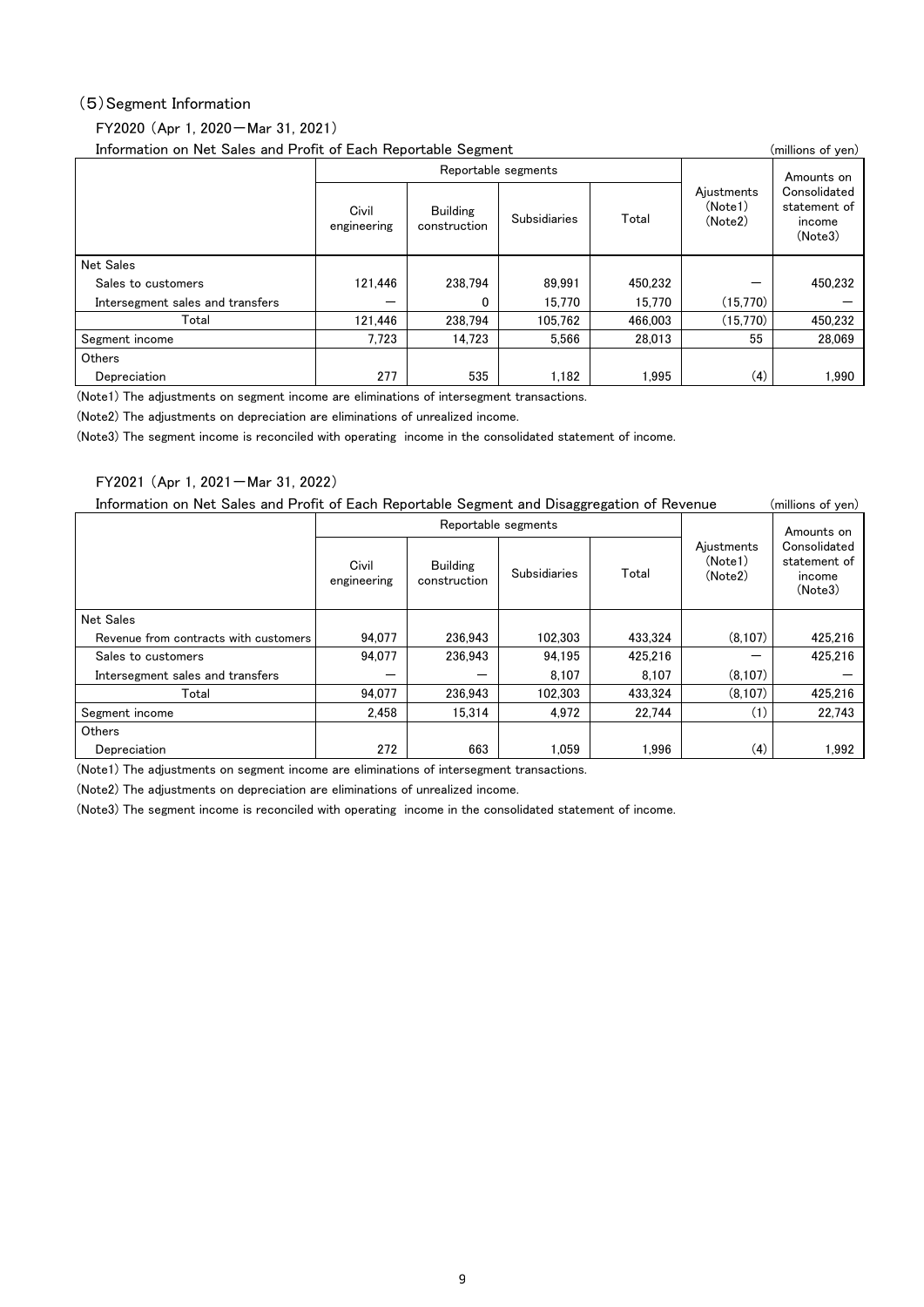## 2. Nonconsolidated Financial Statements

(1) Nonconsolidated balance sheet

|                                                             |                        | (millions of yen)      |
|-------------------------------------------------------------|------------------------|------------------------|
|                                                             | FY2020                 | FY2021                 |
|                                                             | (As of March 31, 2021) | (As of March 31, 2022) |
| Assets                                                      |                        |                        |
| Current assets                                              |                        |                        |
| Cash and deposits                                           | 51,767                 | 42,744                 |
| Notes receivable - trade                                    | 1,628                  | 3,253                  |
| Accounts receivable from completed construction contracts   | 163,625                | 173,335                |
| Costs on construction contracts in progress                 | 5,443                  | 9,259                  |
| Accounts receivable $-$ other                               | 29,456                 | 16,022                 |
| Other                                                       | 7.368                  | 1,130                  |
| Allowance for doubtful accounts                             | (195)                  | (19)                   |
| Total current assets                                        | 259,095                | 245,726                |
| Non-current assets                                          |                        |                        |
| Property, plant and equipment                               |                        |                        |
| <b>Buildings</b>                                            | 10,573                 | 12,228                 |
| Accumulated depreciation                                    | (7, 170)               | (7,536)                |
| Buildings, net                                              | 3,402                  | 4,691                  |
| <b>Structures</b>                                           | 1,160                  | 1,219                  |
| Accumulated depreciation                                    | (1,005)                | (1,028)                |
| Structures, net                                             | 154                    | 191                    |
| Machinery and equipment                                     | 2,494                  | 3,126                  |
| Accumulated depreciation                                    | (1,900)                | (2, 150)               |
| Machinery and equipment, net                                | 594                    | 976                    |
| Vehicles                                                    | 55                     | 55                     |
| Accumulated depreciation                                    | (55)                   | (55)                   |
| Vehicles, net                                               | $\mathbf 0$            | $\mathbf 0$            |
| Tools, furniture and fixtures                               | 2,786                  | 2,903                  |
| Accumulated depreciation                                    | (2, 487)               | (2,549)                |
| Tools, furniture and fixtures, net                          | 298                    | 353                    |
| Land                                                        | 12,207                 | 12,474                 |
| Leased assets                                               | 191                    | 192                    |
| Accumulated depreciation                                    | (158)                  | (167)                  |
| Leased assets, net                                          | 33                     | 24                     |
| Construction in progress                                    | 321                    | $\overline{2}$         |
| Total property, plant and equipment                         | 17,012                 | 18,714                 |
| Intangible assets                                           | 434                    | 749                    |
| Investments and other assets                                |                        |                        |
| Investment securities                                       | 10,408                 | 9,431                  |
| Shares of subsidiaries and associates                       | 22,940                 | 21,901                 |
| Long-term loans receivable from employees                   | 230                    | 208                    |
| Long-term loans receivable from subsidiaries and associates | 447                    | 53                     |
| Long-term prepaid expenses                                  | 77                     | 93                     |
| Deferred tax assets                                         | 5,369                  | 6,428                  |
| Other                                                       | 644                    | 689                    |
| Allowance for doubtful accounts                             | (1)                    |                        |
| Total investments and other assets                          | 40,116                 | 38,806                 |
| Total non-current assets                                    | 57,563                 | 58,270                 |
| Total assets                                                | 316,659                | 303,997                |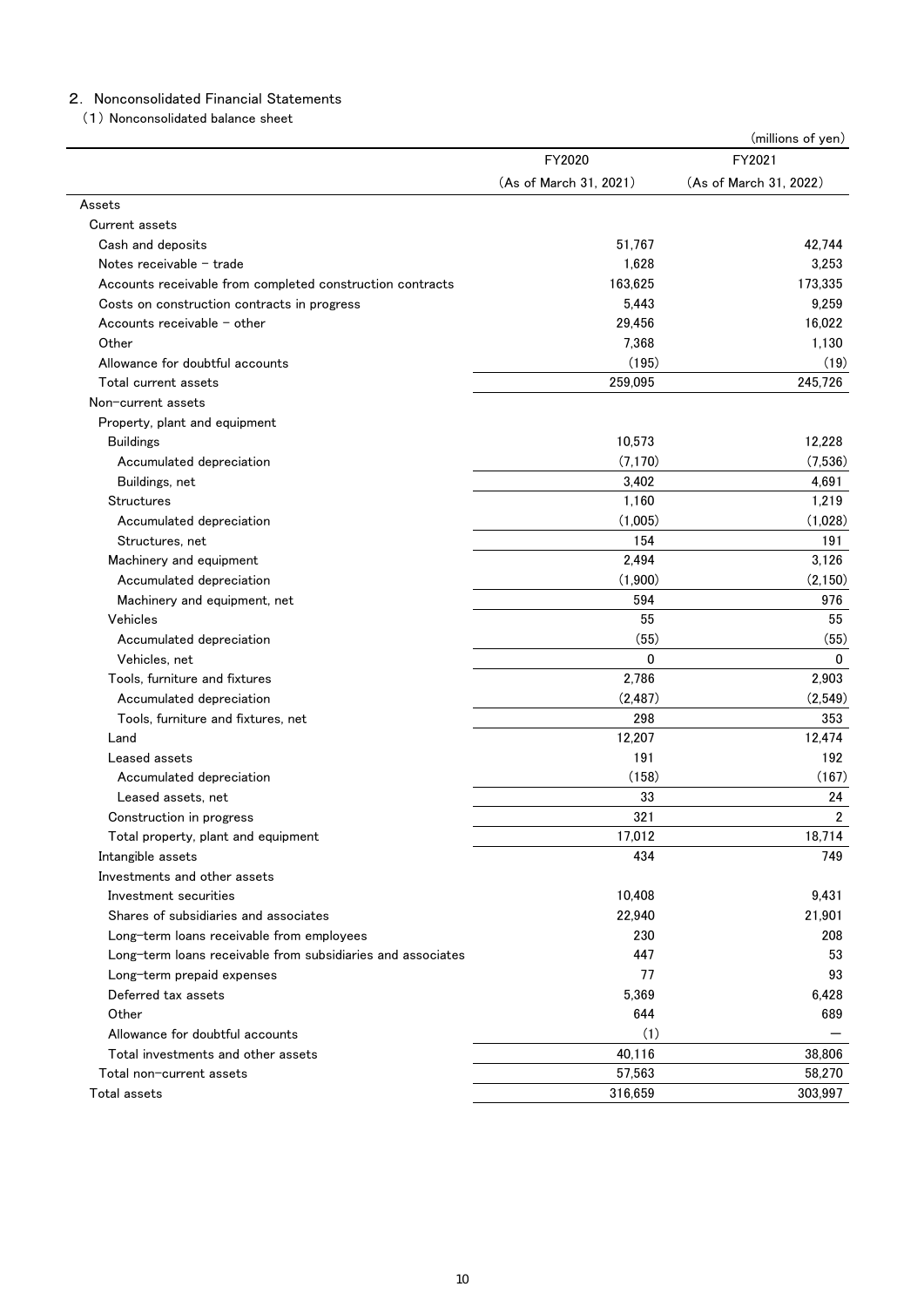|                                                         |                        | (millions of yen)      |
|---------------------------------------------------------|------------------------|------------------------|
|                                                         | FY2020                 | FY2021                 |
|                                                         | (As of March 31, 2021) | (As of March 31, 2022) |
| Liabilities                                             |                        |                        |
| <b>Current liabilities</b>                              |                        |                        |
| Notes payable $-$ trade                                 | 3,459                  | 3,189                  |
| Electronically recorded obligations - operating         | 32,973                 | 25,050                 |
| Accounts payable for construction contracts             | 66,412                 | 61,635                 |
| Short-term borrowings                                   | 3,942                  | 2,945                  |
| Lease obligations                                       | 15                     | 13                     |
| Income taxes payable                                    | 3,470                  | 3,927                  |
| Advances received on construction contracts in progress | 9,943                  | 11,005                 |
| Deposits received                                       | 33,325                 | 24,570                 |
| Provision for warranties for completed construction     | 428                    | 566                    |
| Provision for loss on construction contracts            | 155                    | 835                    |
| Provision for contingent loss                           | 1,462                  | 38                     |
| Provision for bonuses                                   | 2,760                  | 3,083                  |
| Deposits received from employees                        | 2,822                  | 2,997                  |
| Other                                                   | 2,621                  | 7,137                  |
| Total current liabilities                               | 163,793                | 146,996                |
| Non-current liabilities                                 |                        |                        |
| Long-term borrowings                                    | 7,728                  | 9,007                  |
| Lease obligations                                       | 19                     | 11                     |
| Provision for stock payments                            | 140                    | 183                    |
| Provision for retirement benefits                       | 13,624                 | 13,922                 |
| Other                                                   | 65                     | 125                    |
| Total non-current liabilities                           | 21,577                 | 23,251                 |
| <b>Total liabilities</b>                                | 185,371                | 170,247                |
| Net assets                                              |                        |                        |
| Shareholders' equity                                    |                        |                        |
| Share capital                                           | 30,108                 | 30,108                 |
| Capital surplus                                         |                        |                        |
| Legal capital surplus                                   | 16,767                 | 16,767                 |
| Other capital surplus                                   | 8,389                  | 4,378                  |
| Total capital surpluses                                 | 25,156                 | 21.145                 |
| Retained earnings                                       |                        |                        |
| Legal retained earnings                                 | 559                    | 559                    |
| Other retained earnings                                 |                        |                        |
| Retained earnings brought forward                       | 71,583                 | 79,703                 |
| Total retained earnings                                 | 72,143                 | 80,263                 |
| Treasury shares                                         | (328)                  | (506)                  |
| Total shareholders' equity                              | 127,079                | 131,011                |
| Valuation and translation adjustments                   |                        |                        |
| Valuation difference on available-for-sale securities   | 4,208                  | 2,738                  |
| Total valuation and translation adjustments             | 4,208                  | 2,738                  |
| Total net assets                                        | 131,287                | 133,749                |
| Total liabilities and net assets                        | 316,659                | 303,997                |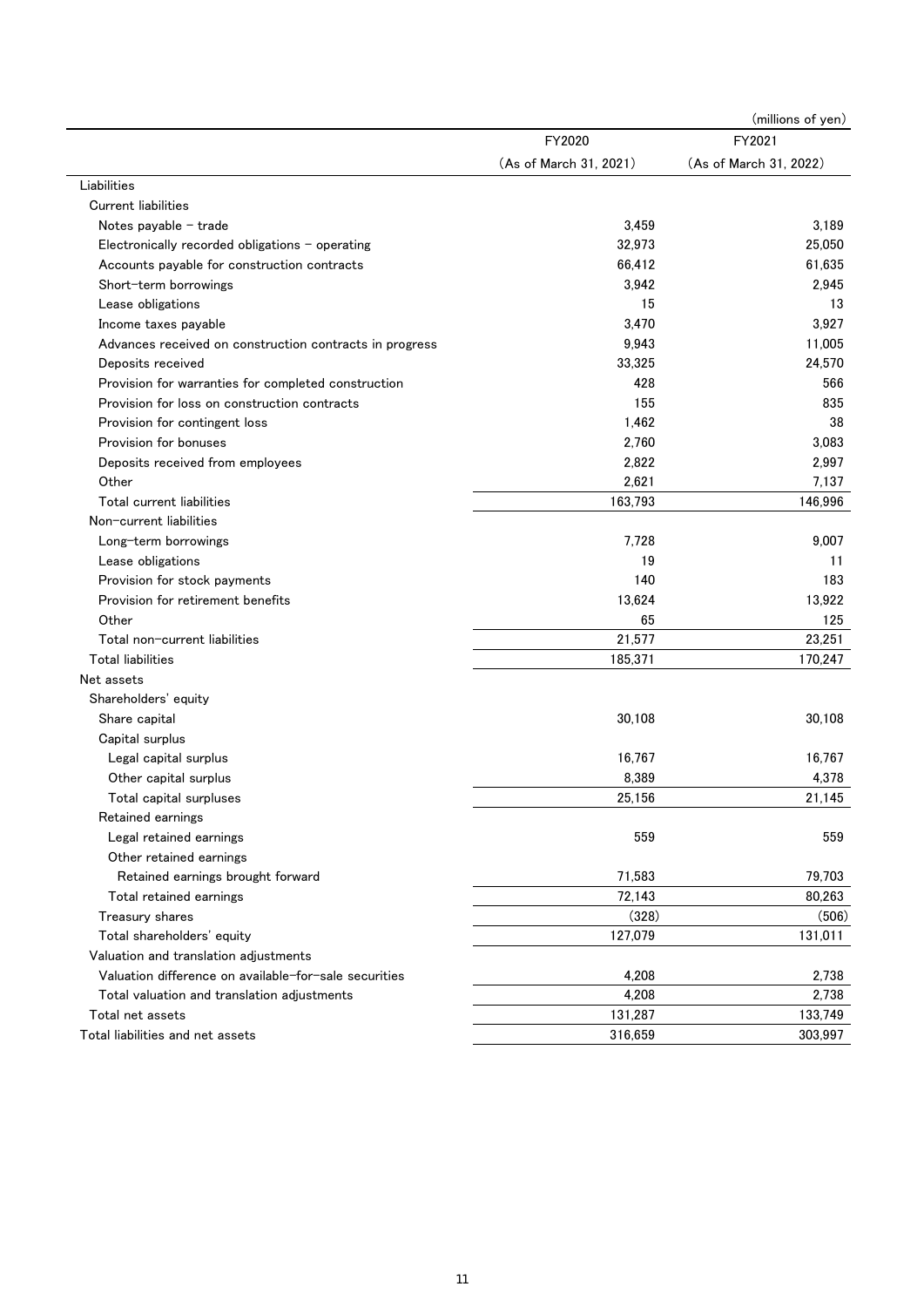### (2) Nonconsolidated statement of income

|                                                                       |                              | (millions of yen)              |
|-----------------------------------------------------------------------|------------------------------|--------------------------------|
|                                                                       | FY2020                       | FY2021                         |
|                                                                       | (Apr 1, 2020 – Mar 31, 2021) | $(Apr 1, 2021 - Mar 31, 2022)$ |
| Net sales of completed construction contracts                         | 360,240                      | 331,021                        |
| Cost of sales of completed construction contracts                     | 322,639                      | 297,687                        |
| Gross profit on completed construction contracts                      | 37,600                       | 33,333                         |
| Selling, general and administrative expenses                          |                              |                                |
| Remuneration for directors (and other officers)                       | 215                          | 292                            |
| Employees' salaries and allowances                                    | 5,970                        | 5,993                          |
| Retirement benefit expenses                                           | 280                          | 272                            |
| Legal welfare expenses                                                | 927                          | 928                            |
| Welfare expenses                                                      | 147                          | 147                            |
| Repair and maintenance expenses                                       | 45                           | 114                            |
| Stationery expenses                                                   | 500<br>517                   | 543<br>611                     |
| Communication and transportation expenses<br>Power utilities expenses | 70                           | 83                             |
| Research study expenses                                               | 2,258                        | 2,358                          |
| Advertising expenses                                                  | 189                          | 217                            |
| Provision of allowance for doubtful accounts                          | 1                            | —                              |
| Entertainment expenses                                                | 191                          | 259                            |
| Donations                                                             | 59                           | 36                             |
| Rent expenses on land and buildings                                   | 505                          | 517                            |
| Depreciation                                                          | 180                          | 202                            |
| Taxes and dues                                                        | 907                          | 911                            |
| Insurance expenses                                                    | 88                           | 92                             |
| Miscellaneous expenses                                                | 2,095                        | 1,977                          |
| Total selling, general and administrative expenses                    | 15,153                       | 15,561                         |
| Operating profit                                                      | 22.447                       | 17,772                         |
| Non-operating income                                                  |                              |                                |
| Interest income                                                       | 32                           | 16                             |
| Dividend income                                                       | 1,354                        | 2,048                          |
| Rental income                                                         | 103                          | 97                             |
| Foreign exchange gains                                                | 18                           | 146                            |
| Provision for contingent loss                                         |                              | 114                            |
| Other                                                                 | 135                          | 72                             |
| Total non-operating income                                            | 1.644                        | 2,496                          |
| Non-operating expenses                                                |                              |                                |
| Interest expenses                                                     | 187                          | 173                            |
| Loss on sale of receivables                                           | 45                           |                                |
| Commission for syndicated loans                                       | 210                          | 66                             |
| Amortization of share issuance costs                                  | 33                           |                                |
| Other                                                                 | 71                           | 68                             |
| Total non-operating expenses                                          | 547                          | 308                            |
| Ordinary profit                                                       | 23,543                       | 19.960                         |
| Extraordinary income                                                  |                              |                                |
| Gain on sale of non-current assets                                    | 6                            | 0                              |
| Gain on sale of investment securities                                 | 14                           |                                |
| Gain on sale of memberships                                           | 2                            | 9                              |
| Subsidy income                                                        |                              | 67                             |
| Settlement received                                                   | 100                          |                                |
| Total extraordinary income                                            | 122                          | 77                             |
| Extraordinary losses                                                  |                              |                                |
| Loss on retirement of non-current assets                              | 4                            | 8                              |
| Loss on tax purpose reduction entry of non-current assets             |                              | 67                             |
| Compensation for damage                                               | 162                          | 367                            |
| Loss on litigation                                                    |                              | 89                             |
| Infectious disease related costs                                      | 220                          | 215                            |
| Provision for contingent loss                                         | 1,278                        |                                |
| Loss on transfer of receivables                                       | 458                          |                                |
| Other                                                                 | 57                           | 107                            |
| Total extraordinary losses                                            | 2,182                        | 855                            |
| Profit before income taxes                                            | 21,484                       | 19,181                         |
| Income taxes $-$ current                                              | 5,116                        | 5,861                          |
| Income taxes $-$ deferred                                             | 1,319                        | (410)                          |
| Total income taxes                                                    | 6,436                        | 5,451                          |
| Profit                                                                | 15,047                       | 13,730                         |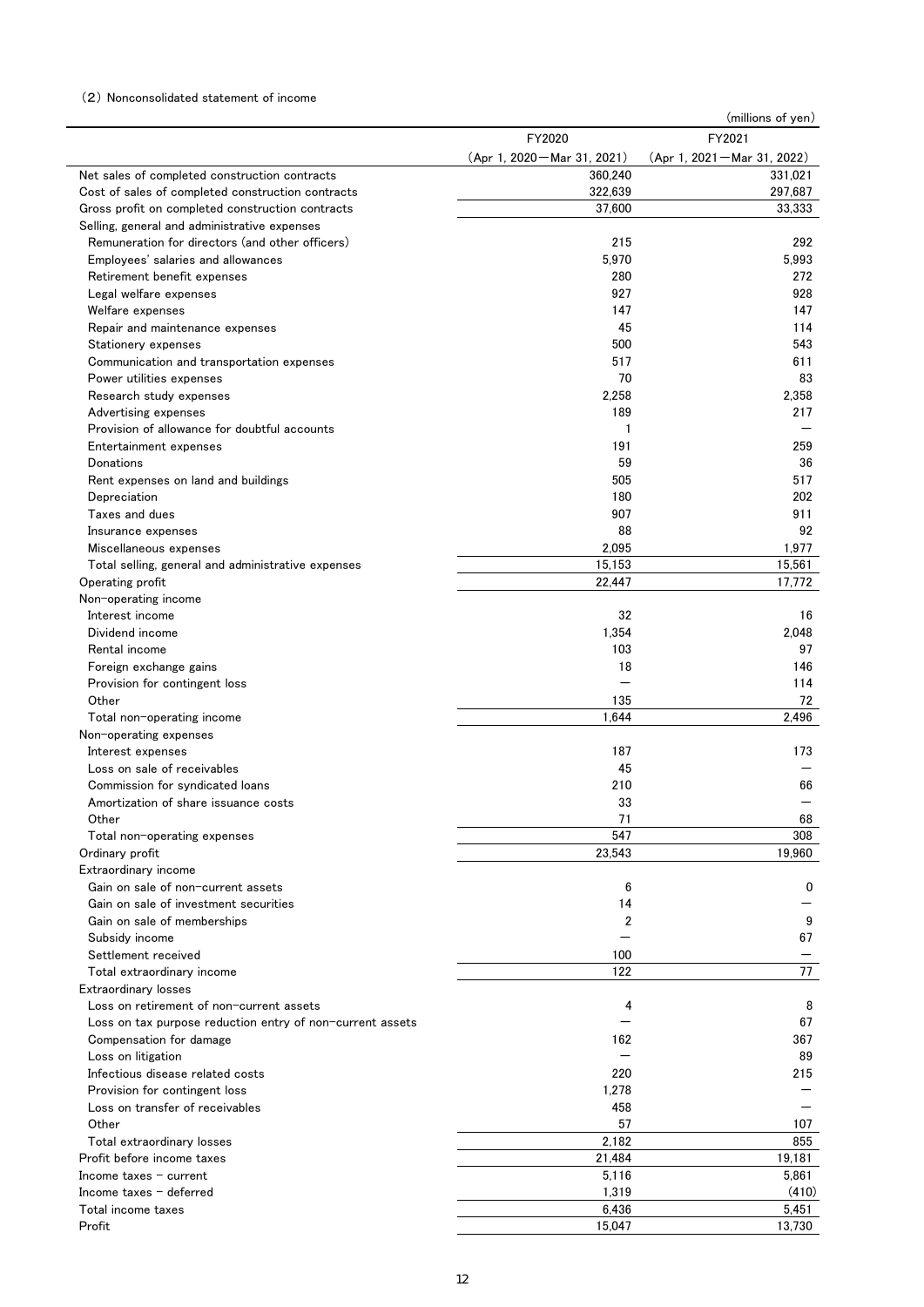# FY2020 (Apr 1, 2020-Mar 31, 2021) (3) Nonconsolidated statements of changes in equity

(millions of yen)

|                                                         |                  | Shareholders' equity        |                             |                             |                               |                                                                             |                               |  |  |
|---------------------------------------------------------|------------------|-----------------------------|-----------------------------|-----------------------------|-------------------------------|-----------------------------------------------------------------------------|-------------------------------|--|--|
|                                                         |                  |                             | Capital surplus             |                             |                               | Retained earnings                                                           |                               |  |  |
|                                                         | Share<br>capital | Legal<br>capital<br>surplus | Other<br>capital<br>surplus | Total<br>capital<br>surplus | Legal<br>retained<br>earnings | Other<br>retained<br>earnings<br>Retained<br>earnings<br>brought<br>forward | Total<br>retained<br>earnings |  |  |
| Balance at beginning of current<br>period               | 30,108           | 16,767                      | 8,389                       | 25,157                      | 559                           | 62,146                                                                      | 62,706                        |  |  |
| Changes during period                                   |                  |                             |                             |                             |                               |                                                                             |                               |  |  |
| Dividends of surplus                                    |                  |                             |                             |                             |                               | (5,611)                                                                     | (5,611)                       |  |  |
| Profit                                                  |                  |                             |                             |                             |                               | 15,047                                                                      | 15,047                        |  |  |
| Purchase of treasury shares                             |                  |                             |                             |                             |                               |                                                                             |                               |  |  |
| Disposal of treasury shares                             |                  |                             | (0)                         | (0)                         |                               |                                                                             |                               |  |  |
| Net changes of items other than<br>shareholders' equity |                  |                             |                             |                             |                               |                                                                             |                               |  |  |
| Total changes of items during<br>period                 |                  |                             | (0)                         | (0)                         |                               | 9,436                                                                       | 9,436                         |  |  |
| Balance at end of current period                        | 30,108           | 16,767                      | 8,389                       | 25,156                      | 559                           | 71,583                                                                      | 72,143                        |  |  |

|                                                         |                    | Shareholders' equity             | Valuation and translation<br>adjustments                           |                                                      |                     |
|---------------------------------------------------------|--------------------|----------------------------------|--------------------------------------------------------------------|------------------------------------------------------|---------------------|
|                                                         | Treasury<br>shares | Total<br>shareholders'<br>equity | Valuation<br>difference<br>on available-<br>for-sale<br>securities | Total<br>valuation and<br>translation<br>adjustments | Total<br>net assets |
| Balance at beginning of current<br>period               | (327)              | 117,645                          | 793                                                                | 793                                                  | 118,438             |
| Changes during period                                   |                    |                                  |                                                                    |                                                      |                     |
| Dividends of surplus                                    |                    | (5,611)                          |                                                                    |                                                      | (5,611)             |
| Profit                                                  |                    | 15,047                           |                                                                    |                                                      | 15,047              |
| Purchase of treasury shares                             | (19)               | (19)                             |                                                                    |                                                      | (19)                |
| Disposal of treasury shares                             | 17                 | 17                               |                                                                    |                                                      | 17                  |
| Net changes of items other than<br>shareholders' equity |                    |                                  | 3,414                                                              | 3,414                                                | 3,414               |
| Total changes of items during<br>period                 | (1)                | 9,434                            | 3,414                                                              | 3,414                                                | 12,849              |
| Balance at end of current period                        | (328)              | 127,079                          | 4.208                                                              | 4.208                                                | 131,287             |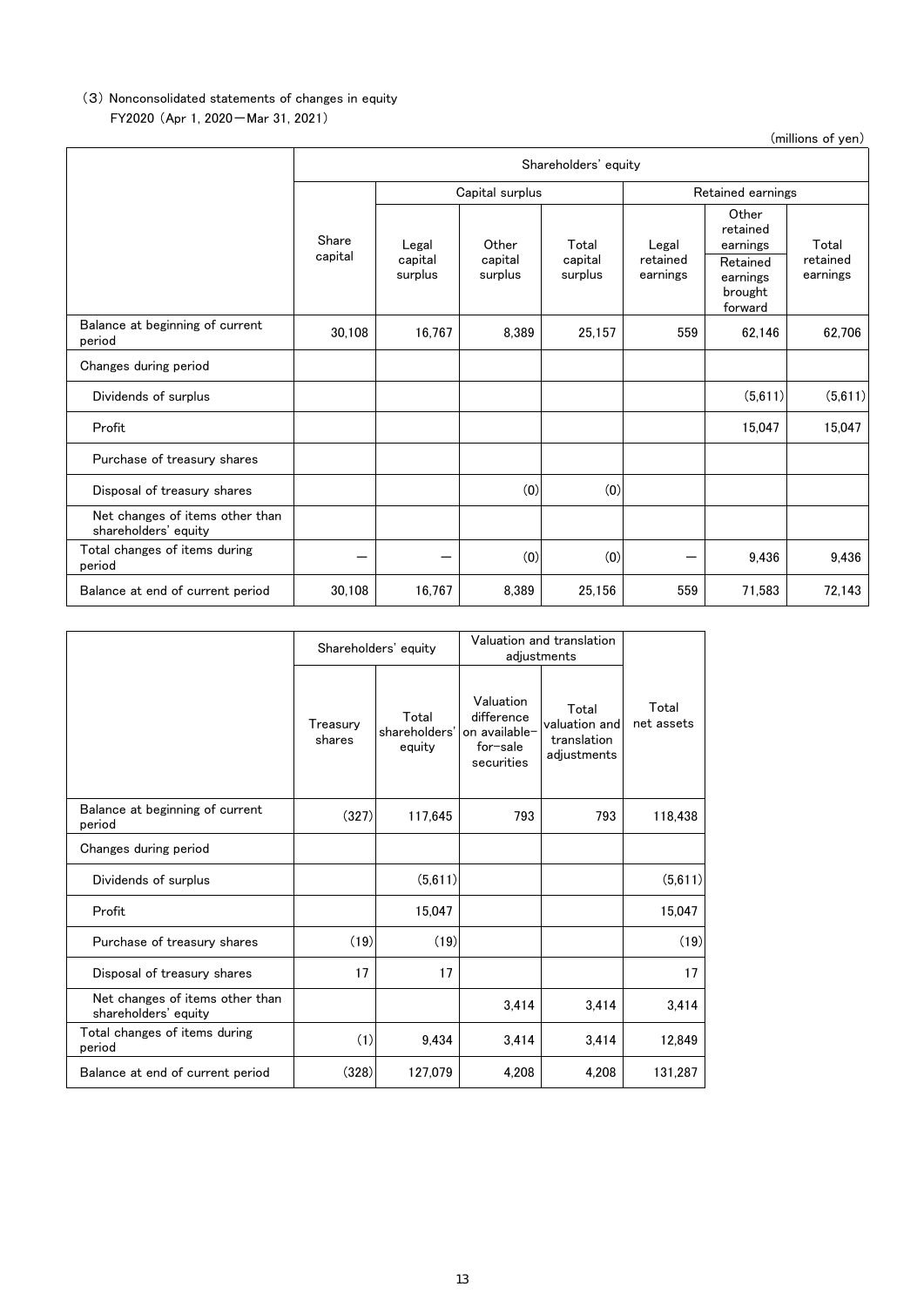(millions of yen)

|                                                         | Shareholders' equity |                    |                    |                    |                      |                                            |                      |  |
|---------------------------------------------------------|----------------------|--------------------|--------------------|--------------------|----------------------|--------------------------------------------|----------------------|--|
|                                                         |                      |                    | Capital surplus    |                    | Retained earnings    |                                            |                      |  |
|                                                         | Share<br>capital     | Legal              | Other              | Total              | Legal                | Other<br>retained<br>earnings              | Total                |  |
|                                                         |                      | capital<br>surplus | capital<br>surplus | capital<br>surplus | retained<br>earnings | Retained<br>earnings<br>brought<br>forward | retained<br>earnings |  |
| Balance at beginning of current<br>period               | 30,108               | 16.767             | 8.389              | 25.156             | 559                  | 71.583                                     | 72,143               |  |
| Changes during period                                   |                      |                    |                    |                    |                      |                                            |                      |  |
| Dividends of surplus                                    |                      |                    |                    |                    |                      | (5,610)                                    | (5,610)              |  |
| Profit                                                  |                      |                    |                    |                    |                      | 13,730                                     | 13,730               |  |
| Purchase of treasury shares                             |                      |                    |                    |                    |                      |                                            |                      |  |
| Disposal of treasury shares                             |                      |                    | (0)                | (0)                |                      |                                            |                      |  |
| Cancellation of treasury shares                         |                      |                    | (4,010)            | (4,010)            |                      |                                            |                      |  |
| Net changes of items other than<br>shareholders' equity |                      |                    |                    |                    |                      |                                            |                      |  |
| Total changes of items during<br>period                 |                      |                    | (4.010)            | (4.010)            |                      | 8,120                                      | 8,120                |  |
| Balance at end of current period                        | 30,108               | 16,767             | 4,378              | 21,145             | 559                  | 79,703                                     | 80,263               |  |

|                                                         | Shareholders' equity |                                                | Valuation and translation<br>adjustments          |                                                      |                     |
|---------------------------------------------------------|----------------------|------------------------------------------------|---------------------------------------------------|------------------------------------------------------|---------------------|
|                                                         | Treasury<br>shares   | Total<br>shareholders' on available-<br>equity | Valuation<br>difference<br>for-sale<br>securities | Total<br>valuation and<br>translation<br>adjustments | Total<br>net assets |
| Balance at beginning of current<br>period               | (328)                | 127,079                                        | 4,208                                             | 4,208                                                | 131,287             |
| Changes during period                                   |                      |                                                |                                                   |                                                      |                     |
| Dividends of surplus                                    |                      | (5,610)                                        |                                                   |                                                      | (5,610)             |
| Profit                                                  |                      | 13,730                                         |                                                   |                                                      | 13,730              |
| Purchase of treasury shares                             | (4,212)              | (4,212)                                        |                                                   |                                                      | (4,212)             |
| Disposal of treasury shares                             | 23                   | 23                                             |                                                   |                                                      | 23                  |
| Cancellation of treasury shares                         | 4,010                |                                                |                                                   |                                                      |                     |
| Net changes of items other than<br>shareholders' equity |                      |                                                | (1, 469)                                          | (1,469)                                              | (1, 469)            |
| Total changes of items during<br>period                 | (177)                | 3,931                                          | (1,469)                                           | (1, 469)                                             | 2,462               |
| Balance at end of current period                        | (506)                | 131,011                                        | 2.738                                             | 2.738                                                | 133,749             |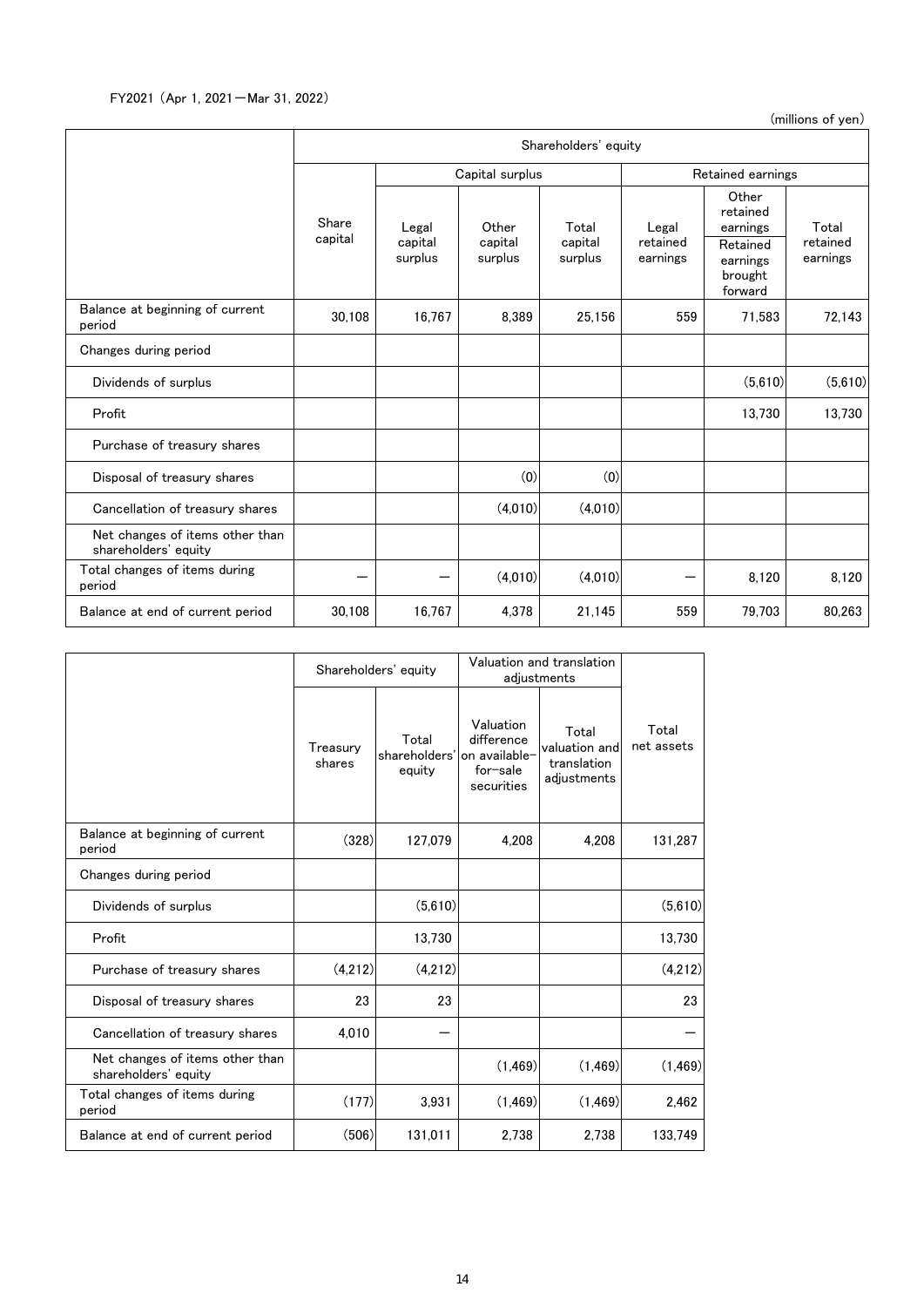# 3. Supplementary Information

#### (1) Orders received, net sales and carried-forward (Nonconsolidated )

(millions of yen)

|                              | FY2020                     |                        | FY2021                     |                        |                  |               |  |
|------------------------------|----------------------------|------------------------|----------------------------|------------------------|------------------|---------------|--|
|                              | Apr 1, 2020 - Mar 31, 2021 |                        | Apr 1, 2021 - Mar 31, 2022 |                        | Change           |               |  |
|                              | Amount                     | Composition<br>ratio % | Amount                     | Composition<br>ratio % | Amount           | %             |  |
| Public                       | 45,382                     | 16.0                   | 59,591                     | 17.0                   | 14.209           | 31.3          |  |
| Private                      | 54,724                     | 19.3                   | 51,235                     | 14.6                   | (3, 488)         | (6.4)         |  |
| Domestic                     | 100,106                    | 35.3                   | 110,826                    | 31.6                   | 10,720           | 10.7          |  |
| Overseas                     |                            |                        |                            |                        |                  |               |  |
| Civil engineering            | 100,106                    | 35.3                   | 110,826                    | 31.6                   | 10,720           | 10.7          |  |
| Public                       | 13,981                     | 4.9                    | 35,917                     | 10.3                   | 21.936           | 156.9         |  |
| Private                      | 167,430                    | 59.1                   | 203,404                    | 58.1                   | 35,973           | 21.5          |  |
| Domestic                     | 181,411                    | 64.0                   | 239,321                    | 68.4                   | 57,910           | 31.9          |  |
| Overseas                     | 1,843                      | 0.7                    | 87                         | 0.0                    | (1,755)          | (95.3)        |  |
| <b>Building construction</b> | 183,255                    | 64.7                   | 239,409                    | 68.4                   | 56,154           | 30.6          |  |
| Public                       | 59,363                     | 20.9                   | 95,508                     | 27.3                   | 36,145           | 60.9          |  |
| Private                      | 222,155                    | 78.4                   | 254,639                    | 72.7                   | 32,484           | 14.6          |  |
| Domestic                     | 281,518                    | 99.3                   | 350,148                    | 100.0                  | 68,630           | 24.4          |  |
| Overseas                     | 1,843                      | 0.7                    | 87                         | 0.0                    | (1,755)          | (95.3)        |  |
| Orders received-Total        | 283,361                    | 100                    | 350,236                    | 100                    | 66,874           | 23.6          |  |
| Public                       | 57,847                     | 16.0                   | 44,742                     | 13.5                   | (13, 105)        | (22.7)        |  |
| Private                      | 63,598                     | 17.7                   | 49,335                     | 14.9                   | (14,262)         | (22.4)        |  |
| Domestic                     | 121,446                    | 33.7                   | 94,077                     | 28.4                   | (27, 368)        | (22.5)        |  |
| Overseas                     |                            |                        |                            |                        |                  |               |  |
| Civil engineering            | 121,446                    | 33.7                   | 94,077                     | 28.4                   | (27, 368)        | (22.5)        |  |
| Public                       | 32,389                     | 9.0                    | 20,790                     | 6.3                    | (11,598)         | (35.8)        |  |
| Private                      | 204,555                    | 56.8                   | 214,917                    | 64.9                   | 10,362           | 5.1           |  |
| Domestic                     | 236,944                    | 65.8                   | 235,708                    | 71.2                   | (1,236)          | (0.5)         |  |
| Overseas                     | 1,849                      | 0.5                    | 1,235                      | 0.4                    | (614)            | (33.2)        |  |
| <b>Building construction</b> | 238,794                    | 66.3                   | 236,943                    | 71.6                   | (1, 850)         | (0.8)         |  |
| Public                       | 90,237                     | 25.0                   | 65,532                     | 19.8                   | (24.704)         | (27.4)        |  |
| Private                      | 268,153                    | 74.5                   | 264,253                    | 79.8                   | (3,900)          | (1.5)         |  |
| Domestic                     | 358,390                    | 99.5                   | 329,786                    | 99.6                   | (28, 604)        | (8.0)         |  |
| Overseas                     | 1,849                      | 0.5                    | 1,235                      | 0.4                    | (614)            | (33.2)        |  |
| Net sales-Total              | 360,240                    | 100                    | 331,021                    | 100                    | (29, 219)        | (8.1)         |  |
| Public                       | 43,482                     | 9.3                    | 58,207                     | 12.0                   | 14,725           | 33.9          |  |
| Private<br>Domestic          | 123,664                    | 26.5                   | 125,564                    | 25.9                   | 1,899            | 1.5           |  |
|                              | 167,147                    | 35.8                   | 183,772                    | 37.9                   | 16,625           | 9.9           |  |
| Overseas                     |                            |                        |                            |                        |                  |               |  |
| Civil engineering            | 167,147                    | 35.8                   | 183,772                    | 37.9                   | 16,625           | 9.9           |  |
| Public                       | 25,860                     | 5.6                    | 40,987                     | 8.4                    | 15,127           | 58.5          |  |
| Private                      | 270,738                    | 58.1                   | 259,225                    | 53.4                   | (11,513)         | (4.3)         |  |
| Domestic<br>Overseas         | 296,599<br>2,498           | 63.7<br>0.5            | 300,213<br>1,471           | 61.8<br>0.3            | 3,613<br>(1,027) | 1.2<br>(41.1) |  |
| <b>Building construction</b> | 299,098                    | 64.2                   | 301,684                    | 62.1                   | 2,586            | 0.9           |  |
| Public                       | 69,343                     | 14.9                   | 99,195                     | 20.4                   | 29,852           | 43.1          |  |
| Private                      | 394,403                    | 84.6                   | 384,789                    | 79.3                   | (9,613)          | (2.4)         |  |
| Domestic                     | 463,746                    | 99.5                   | 483,985                    | 99.7                   | 20,238           | 4.4           |  |
| Overseas                     | 2,498                      | 0.5                    | 1,471                      | 0.3                    | (1,027)          | (41.1)        |  |
| Carried-forward-Total        | 466,245                    | 100                    | 485,457                    | 100                    | 19,211           | 4.1           |  |

(Note) 1.The carried-forward amount of overseas work has been translated at the closing rate.

FY2020 : Increased by 11 million yen FY2021 : Increased by 120 million yen

2. Applying Accounting Standard for Revenue Recognition, etc., the amount of domestic public works of civil engineering carried forward in the previous fiscal year has decreased by 123 million yen at the beginning of the current fiscal year.